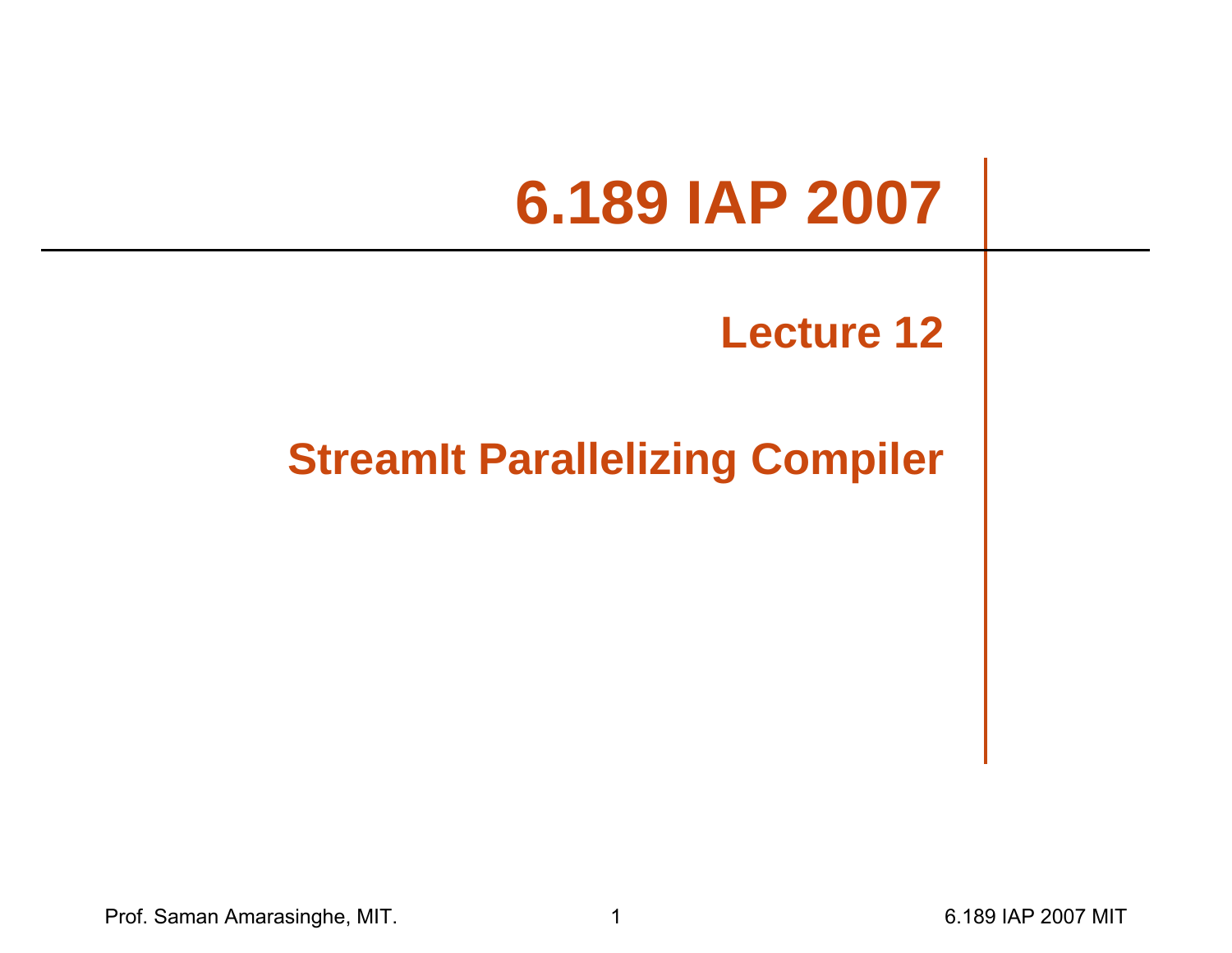# **Common Machine Language**

- Represent common properties of architectures
	- **Necessary for performance**
- Abstract away differences in architectures
	- **Necessary for portability**
- Cannot be too complex
	- Must keep in mind the typical programmer
- C and Fortran were the common machine languages for uniprocessors
	- F Imperative languages are not the correct abstraction for parallel architectures.
- What is the correct abstraction for parallel multicore machines?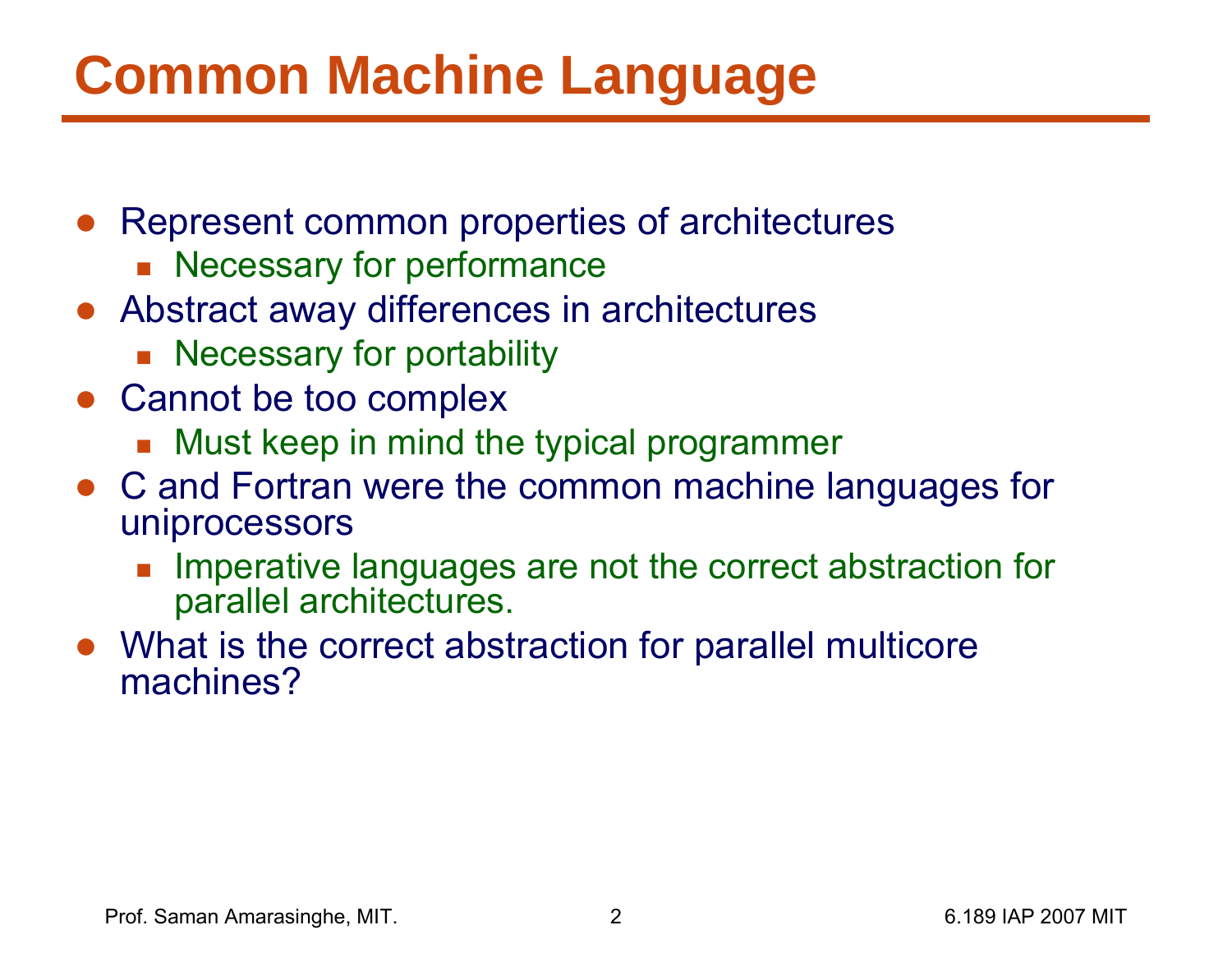#### **Common Machine Language for Multicores**

- Current offerings:
	- OpenMP
	- MPI
	- H. High Performance Fortran
- *Explicit* parallel constructs grafted onto imperative language
- ● Language features obscured:
	- H. **Composability**
	- $\overline{\phantom{a}}$ **Malleability**
	- **Debugging**
- Huge additional burden on programmer:
	- H. Introducing parallelism
	- $\overline{\phantom{a}}$ Correctness of parallelism
	- Π Optimizing parallelism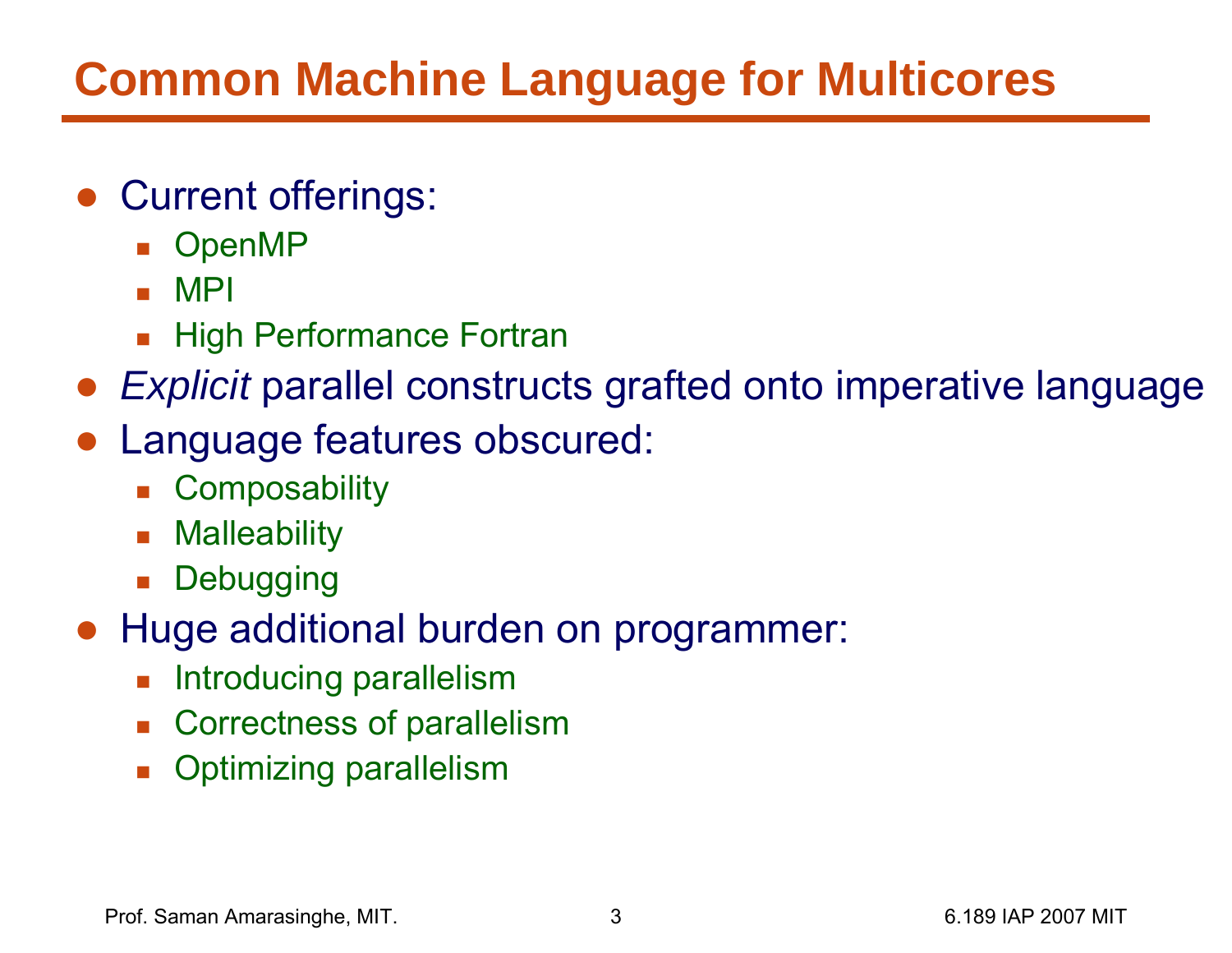# **Explicit Parallelism**

- ●Programmer controls details of parallelism!
- ● Granularity decisions:
	- L if too small, lots of synchronization and thread creation
	- $\overline{\phantom{a}}$ if too large, bad locality
- ● Load balancing decisions
	- Г Create balanced parallel sections (not data-parallel)
- ● Locality decisions
	- Г Sharing and communication structure
- ● Synchronization decisions
	- Г barriers, atomicity, critical sections, order, flushing
- ● For mass adoption, we need a better paradigm:
	- $\overline{\mathbb{R}^n}$ Where the parallelism is natural
	- $\mathcal{L}_{\mathcal{A}}$ Exposes the necessary information to the compiler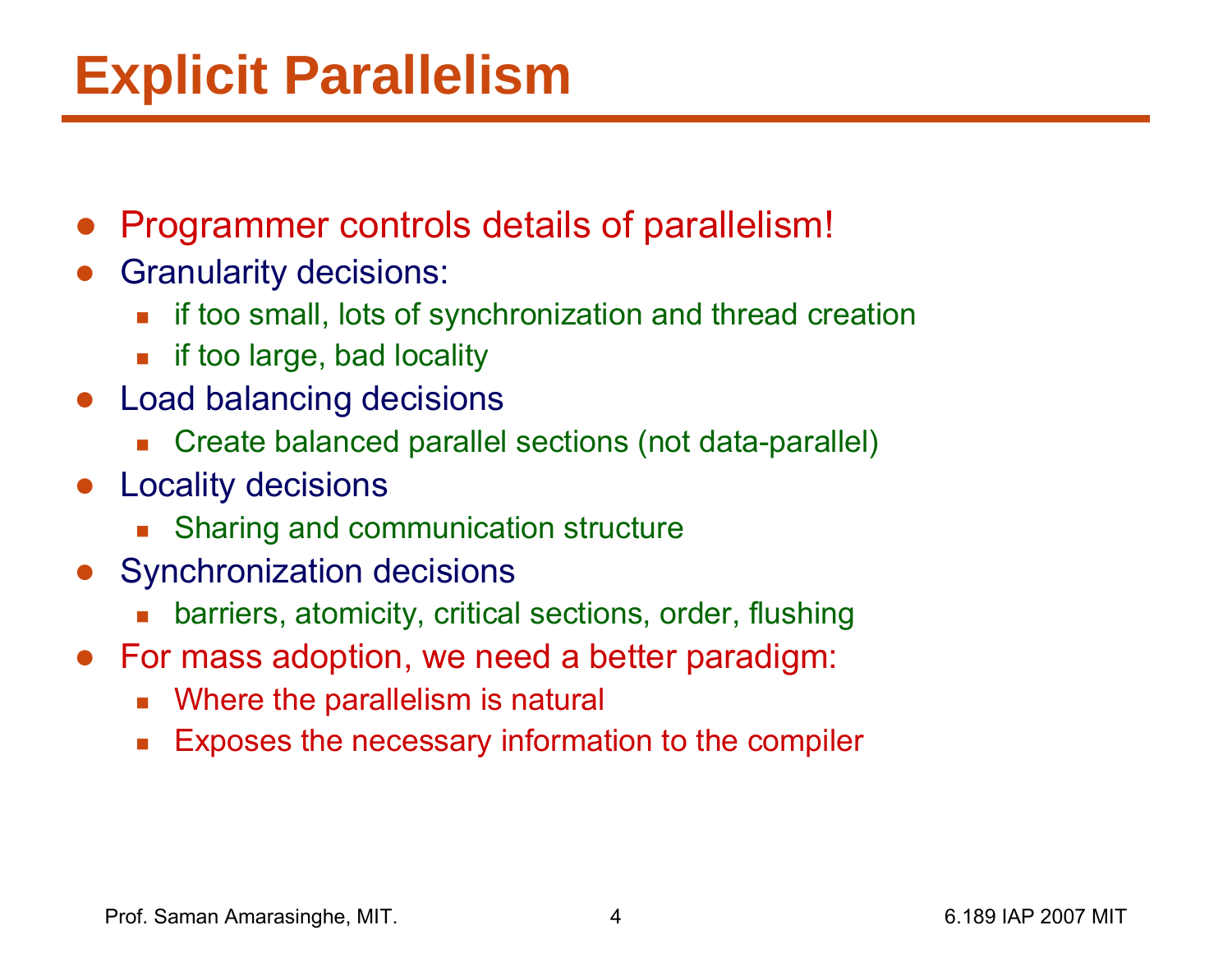# **Unburden the Programmer**

#### • Move these decisions to compiler!

- **B** Granularity
- Load Balancing
- **Locality**
- **Synchronization**

#### ● Hard to do in traditional languages

■ Can a novel language help?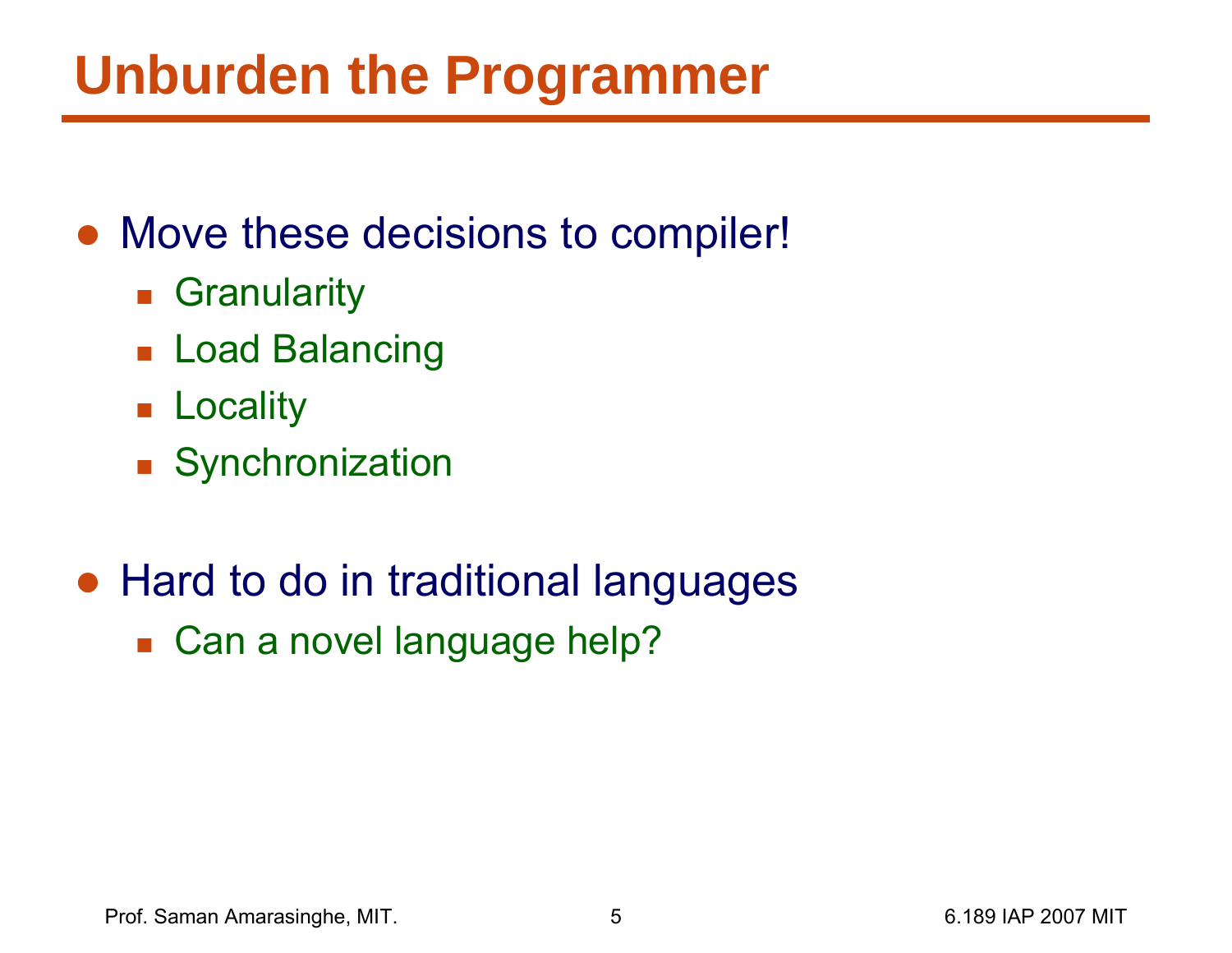# **Properties of Stream Programs**

- ●Regular and repeating computation
- ●Synchronous Data Flow
- $\bullet$  Independent actors with explicit communication
- ●Data items have short lifetimes

#### Benefits:

- $\bullet$ Naturally parallel
- ●Expose dependencies to compiler
- ●Enable powerful transformations

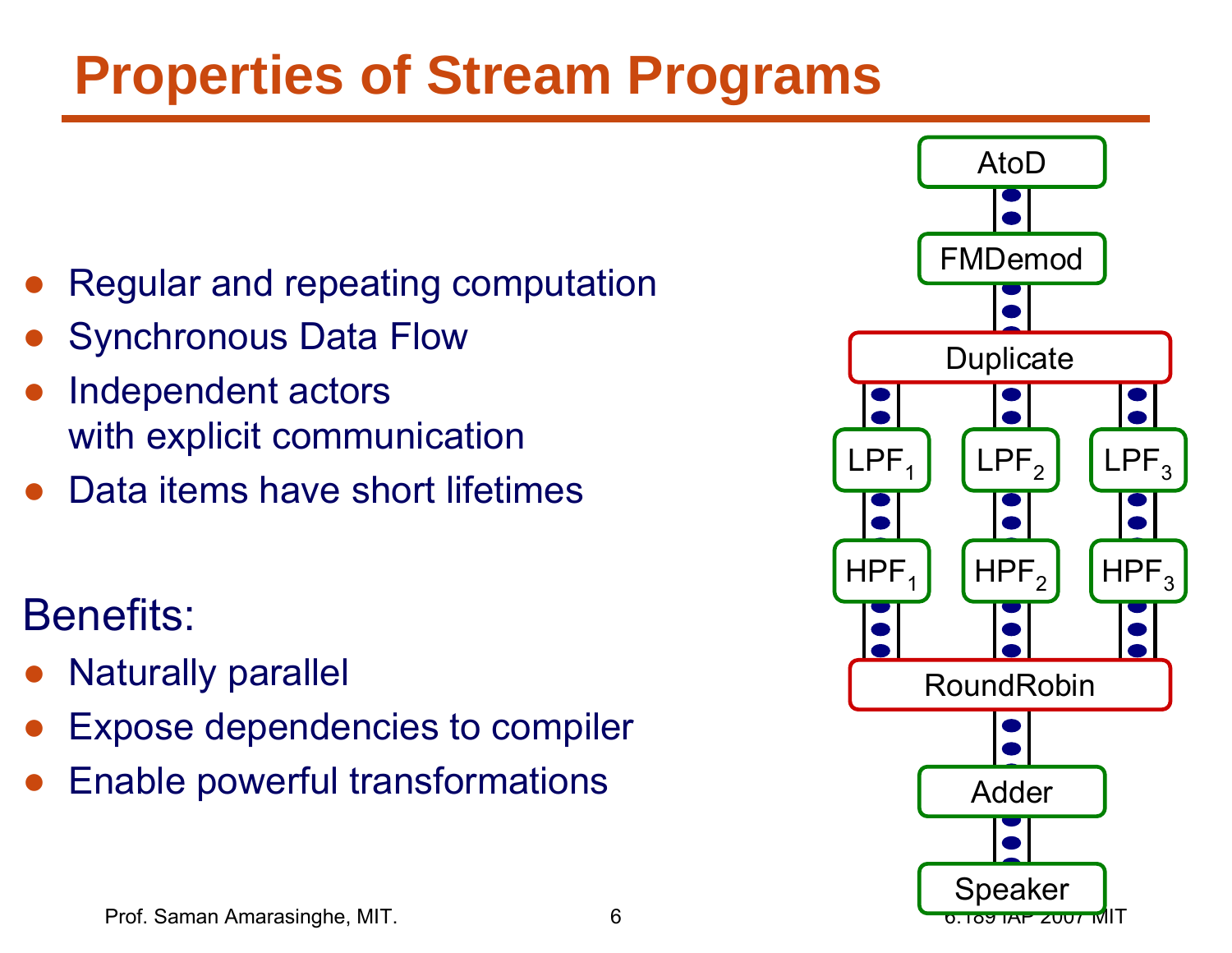# **Outline**

- Why we need New Languages?
- ●**Static Schedule**
- **Three Types of Parallelism**
- Exploiting Parallelism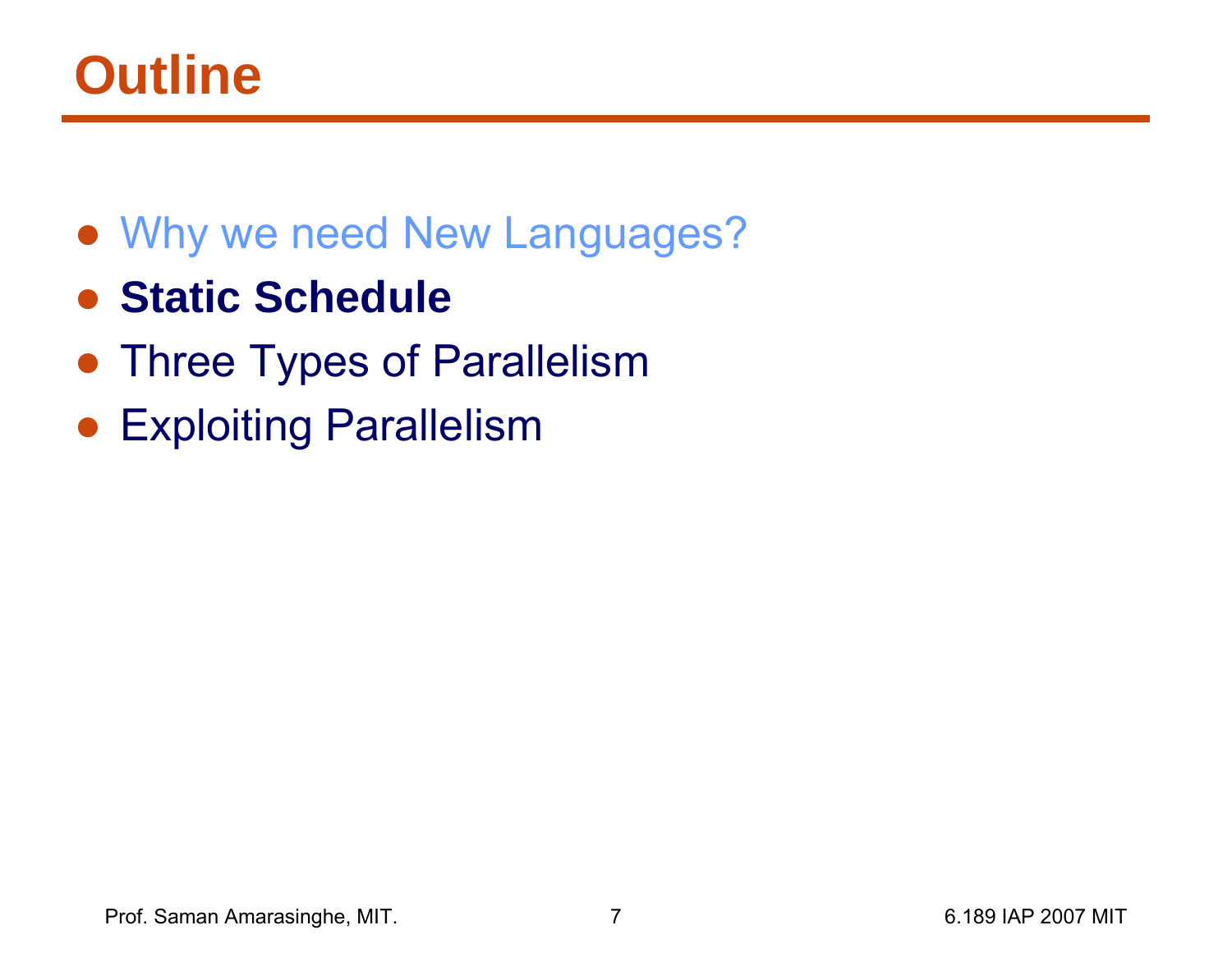- ●All data pop/push rates are constant
- ● Can find a Steady-State Schedule
	- $\blacksquare$  # of items in the buffers are the same before and the after executing the schedule
	- There exist a unique minimum steady state schedule
- ●Schedule =  $\{\}$

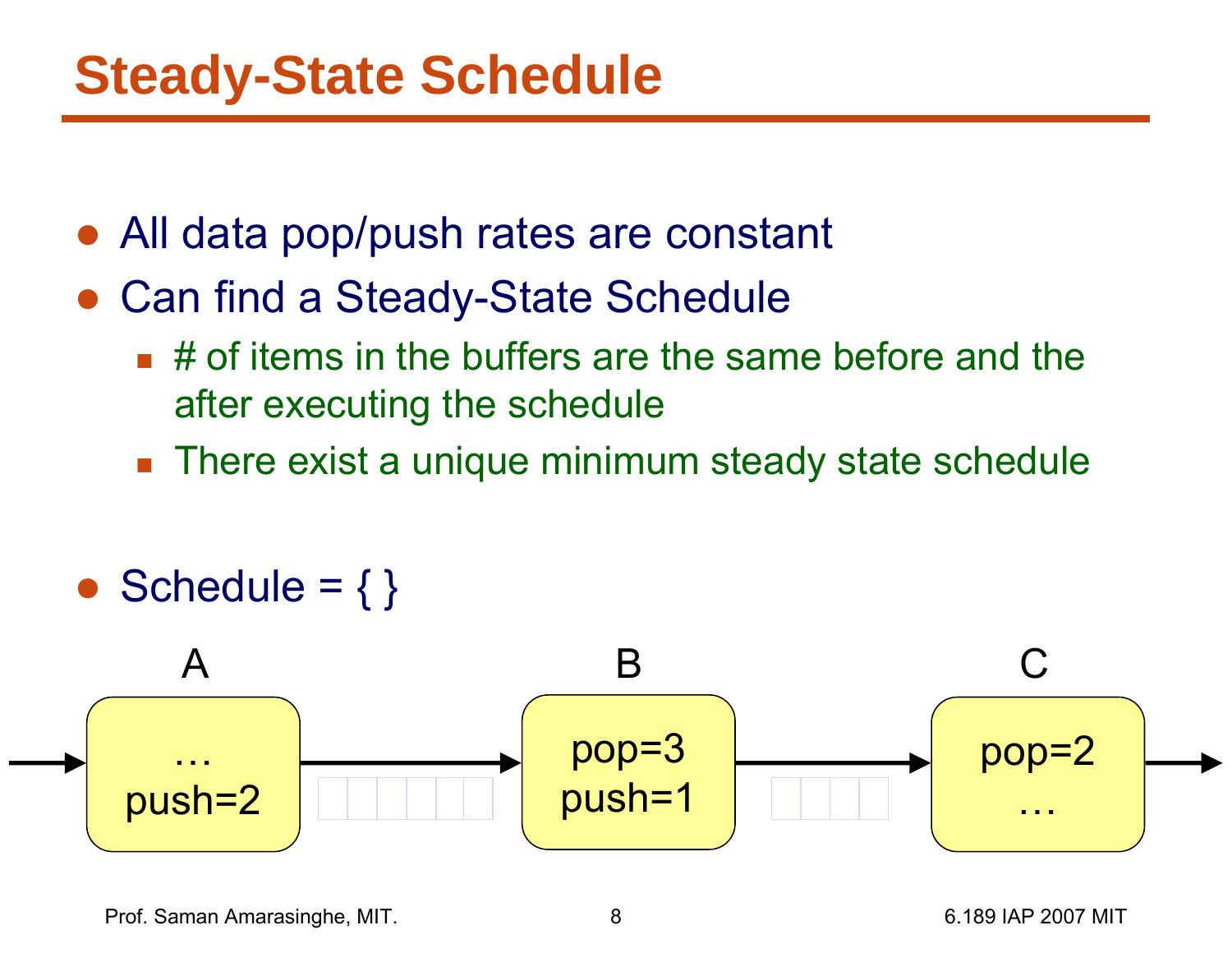- ●All data pop/push rates are constant
- ● Can find a Steady-State Schedule
	- $\blacksquare$  # of items in the buffers are the same before and the after executing the schedule
	- There exist a unique minimum steady state schedule
- ●Schedule =  ${A}$

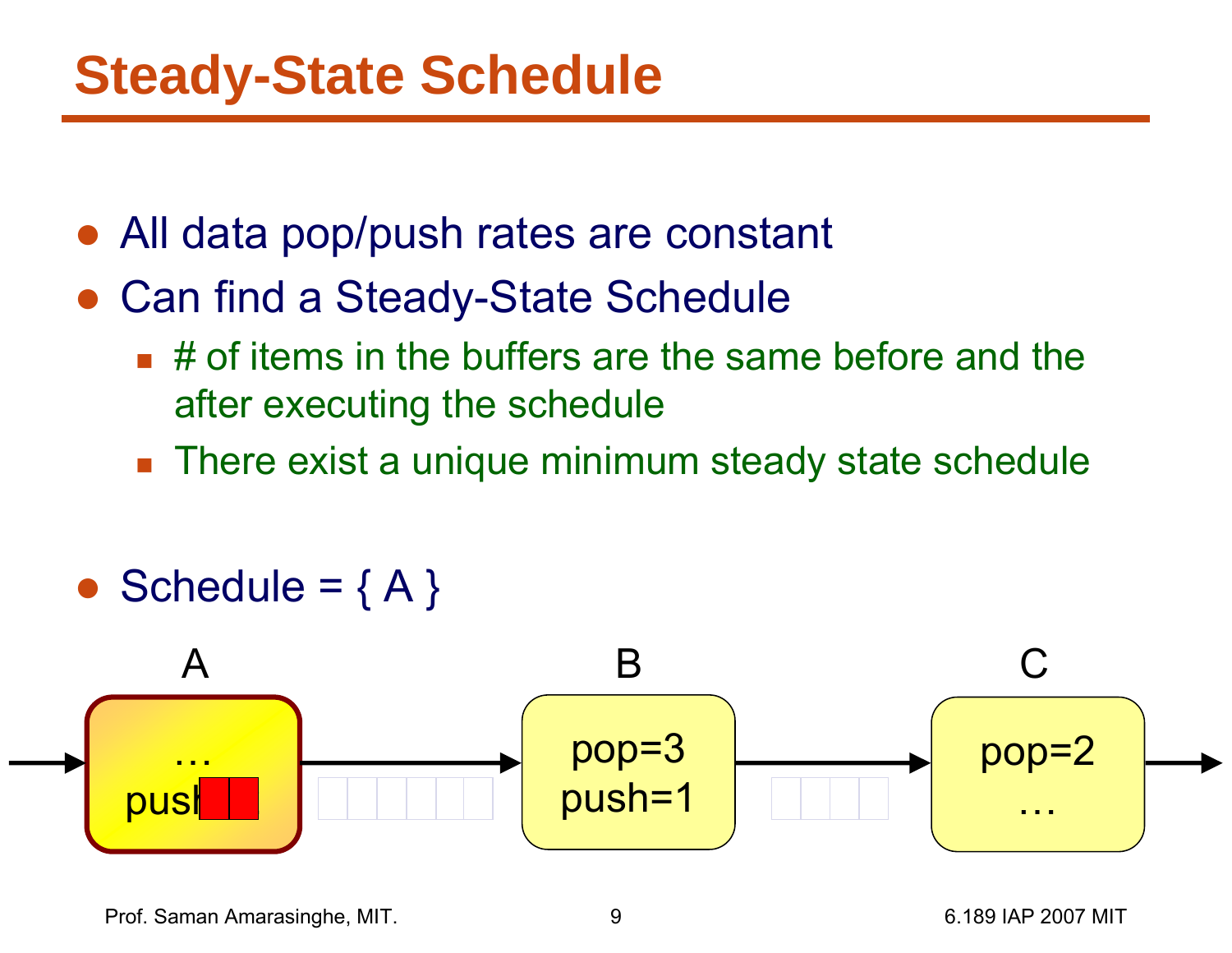- ●All data pop/push rates are constant
- ● Can find a Steady-State Schedule
	- $\blacksquare$  # of items in the buffers are the same before and the after executing the schedule
	- There exist a unique minimum steady state schedule
- $\bullet$ Schedule =  ${A, A}$



Prof. Saman Amarasinghe, MIT. 10 10 10 6.189 IAP 2007 MIT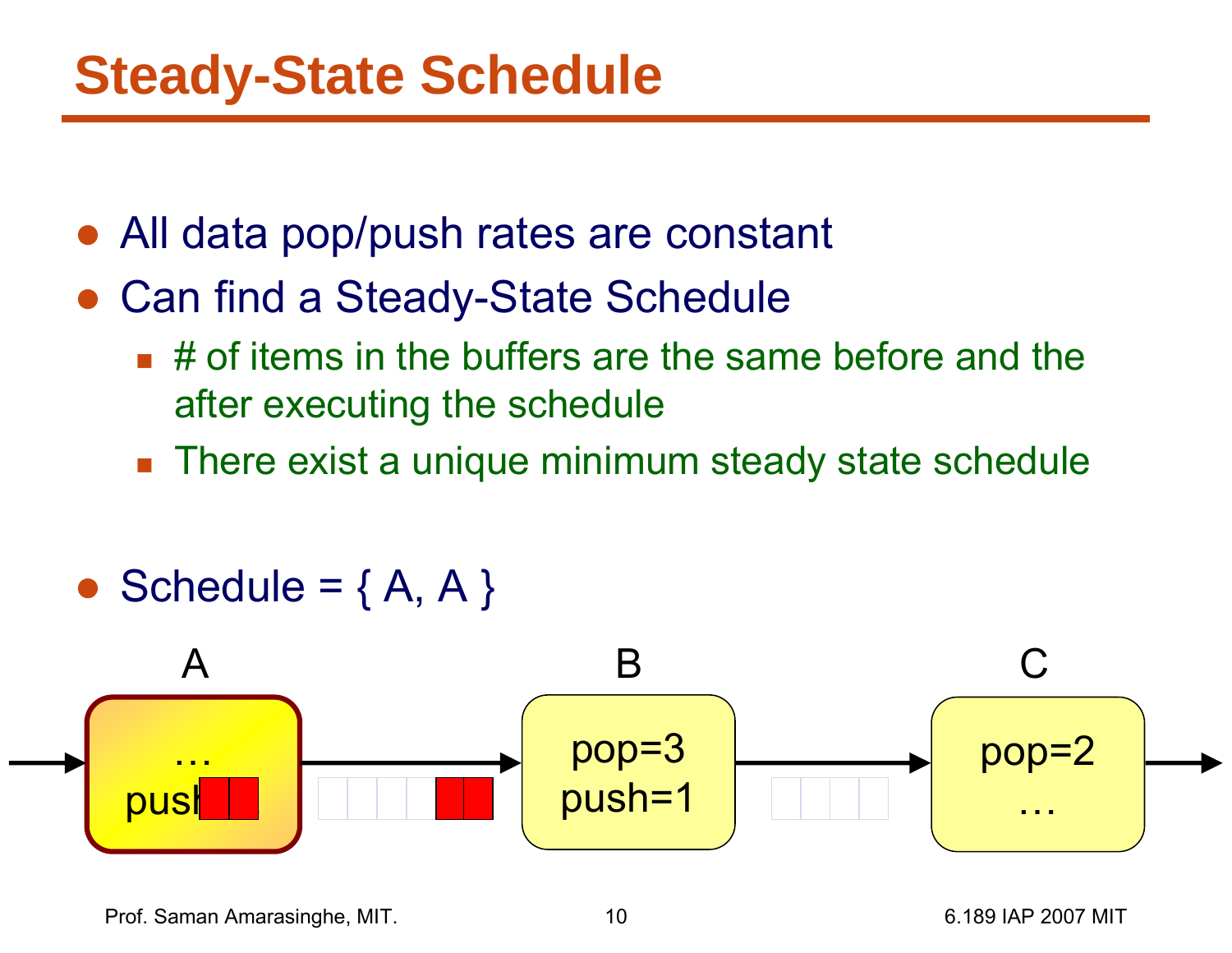- ●All data pop/push rates are constant
- ● Can find a Steady-State Schedule
	- $\blacksquare$  # of items in the buffers are the same before and the after executing the schedule
	- There exist a unique minimum steady state schedule
- $\bullet$ Schedule =  ${A, A, B}$

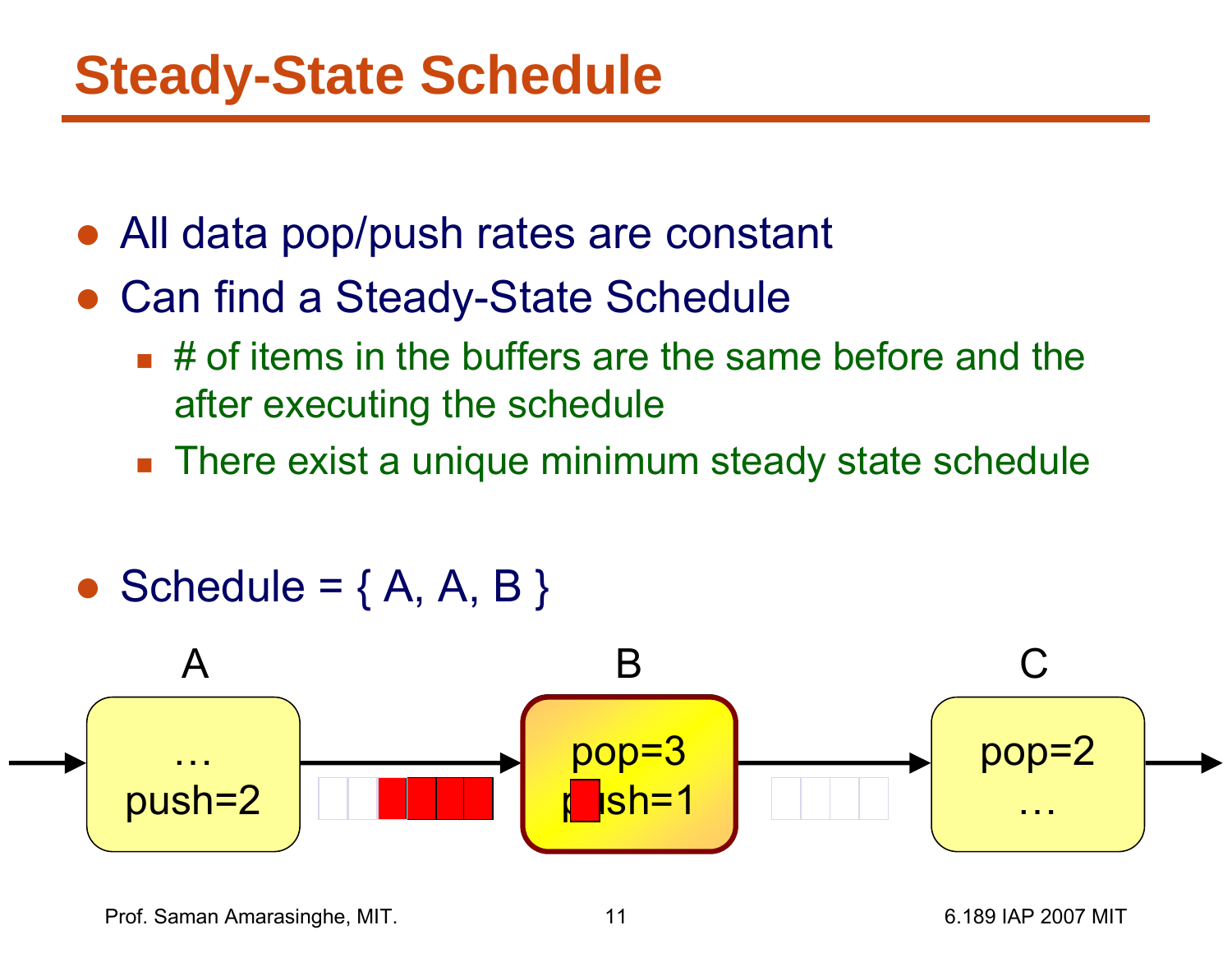- ●All data pop/push rates are constant
- ● Can find a Steady-State Schedule
	- $\blacksquare$  # of items in the buffers are the same before and the after executing the schedule
	- There exist a unique minimum steady state schedule
- $\bullet$ Schedule =  ${A, A, B, A}$

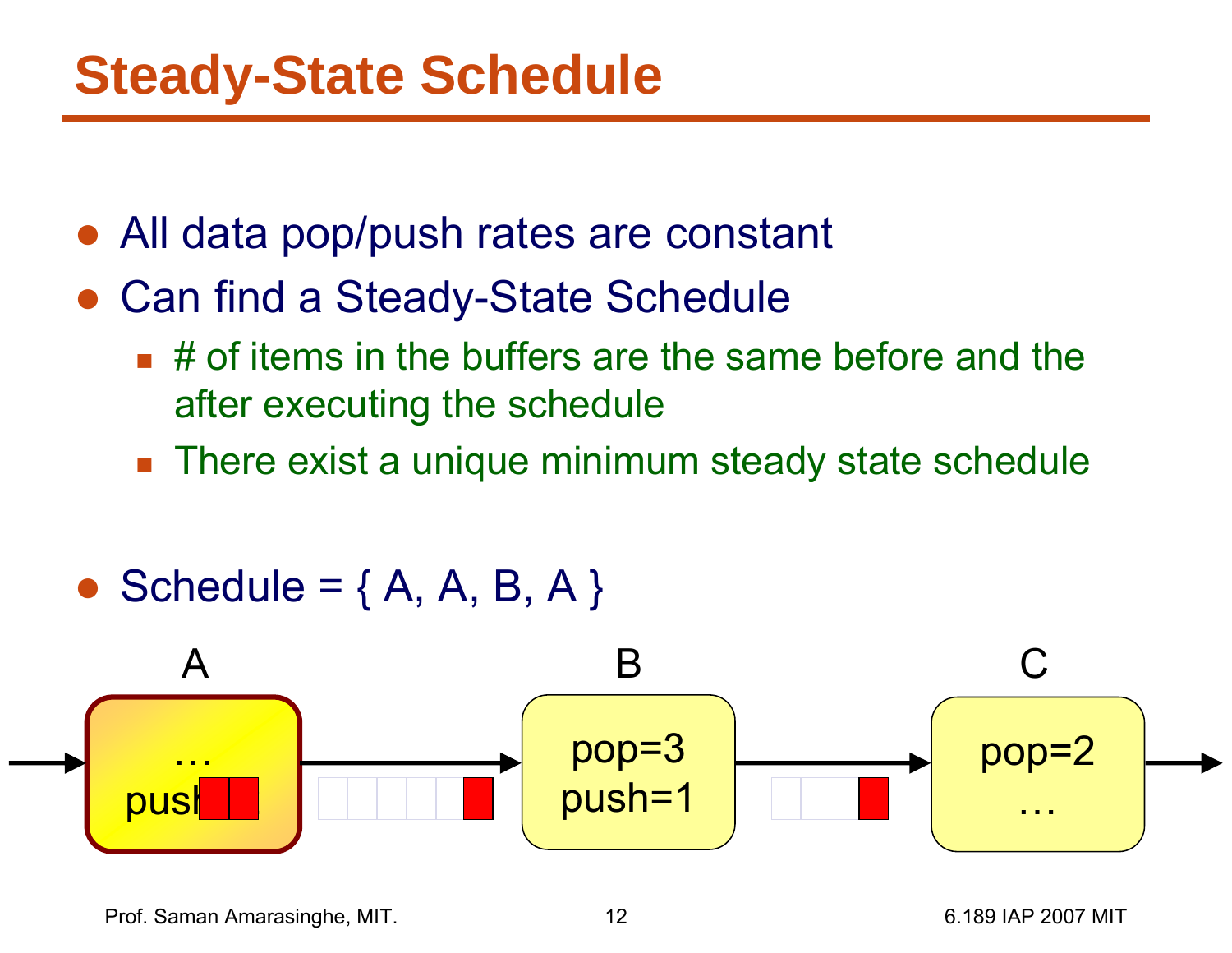- ●All data pop/push rates are constant
- ● Can find a Steady-State Schedule
	- $\blacksquare$  # of items in the buffers are the same before and the after executing the schedule
	- There exist a unique minimum steady state schedule
- $\bullet$ Schedule =  ${A, A, B, A, B}$

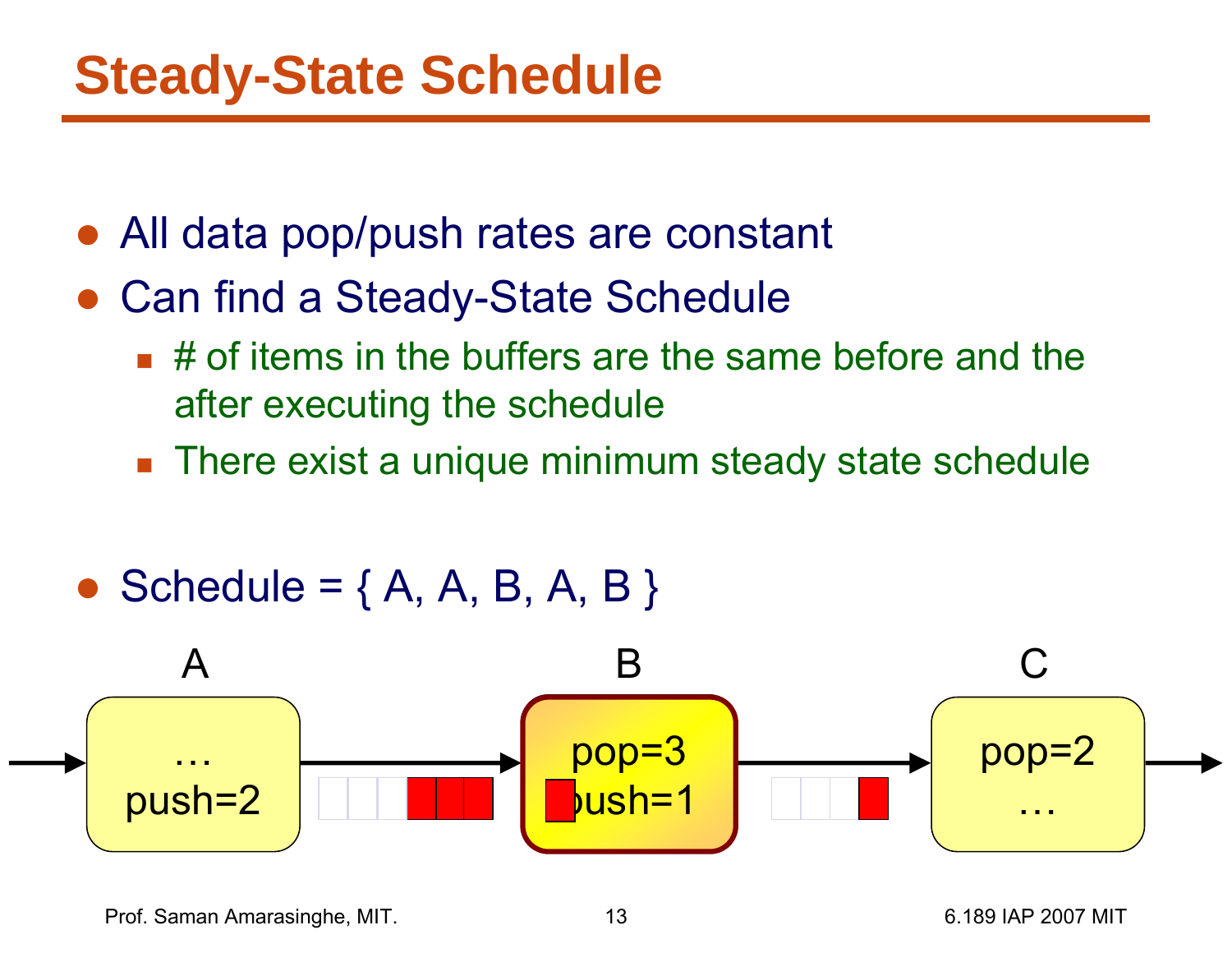- ●All data pop/push rates are constant
- ● Can find a Steady-State Schedule
	- $\blacksquare$  # of items in the buffers are the same before and the after executing the schedule
	- There exist a unique minimum steady state schedule
- $\bullet$ Schedule =  ${A, A, B, A, B, C}$

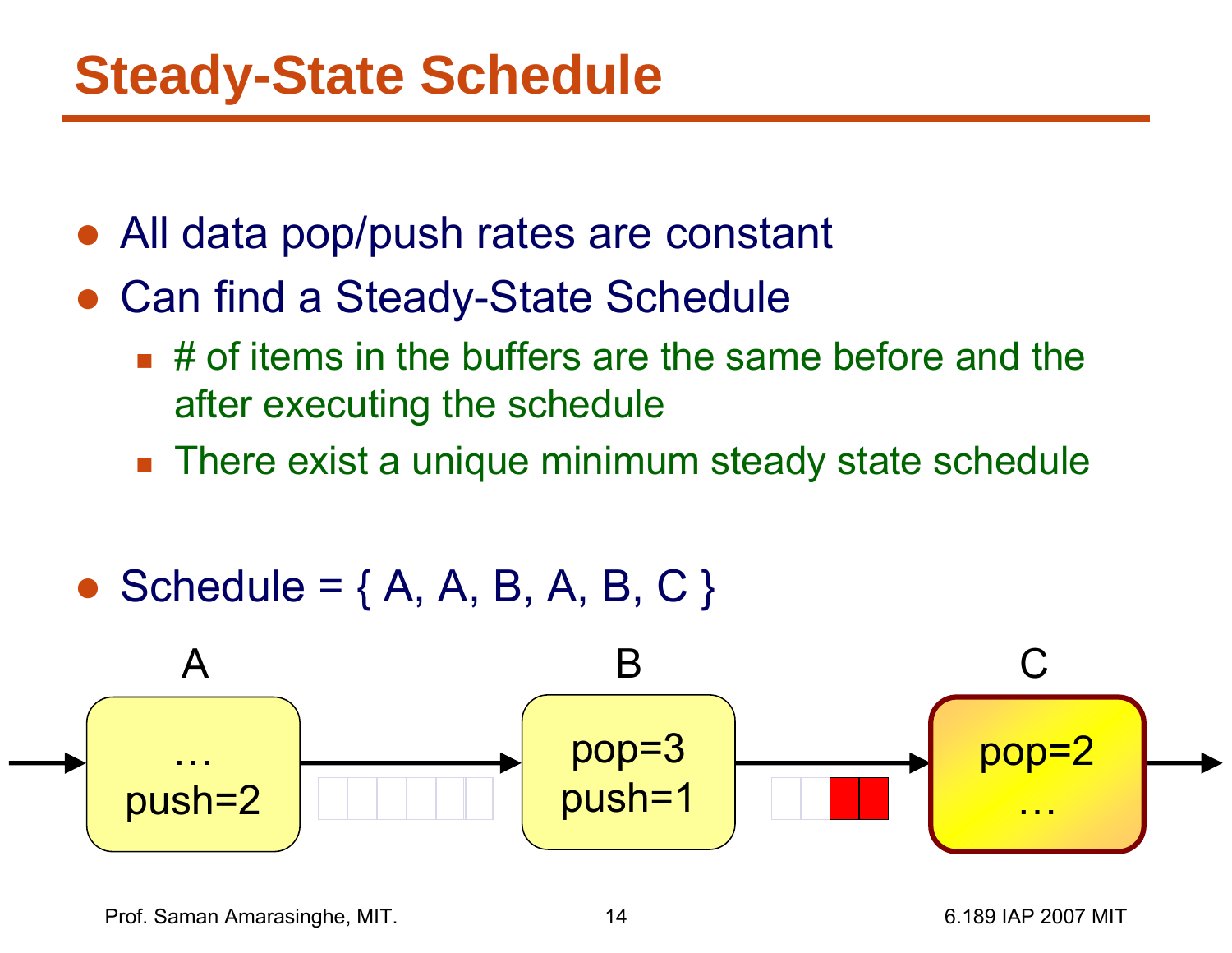- When peek > pop, buffer cannot be empty after firing a filter
- Buffers are not empty at the beginning/end of the steady state schedule
- Need to fill the buffers before starting the steady state execution



Prof. Saman Amarasinghe, MIT. 15 15 16.189 IAP 2007 MIT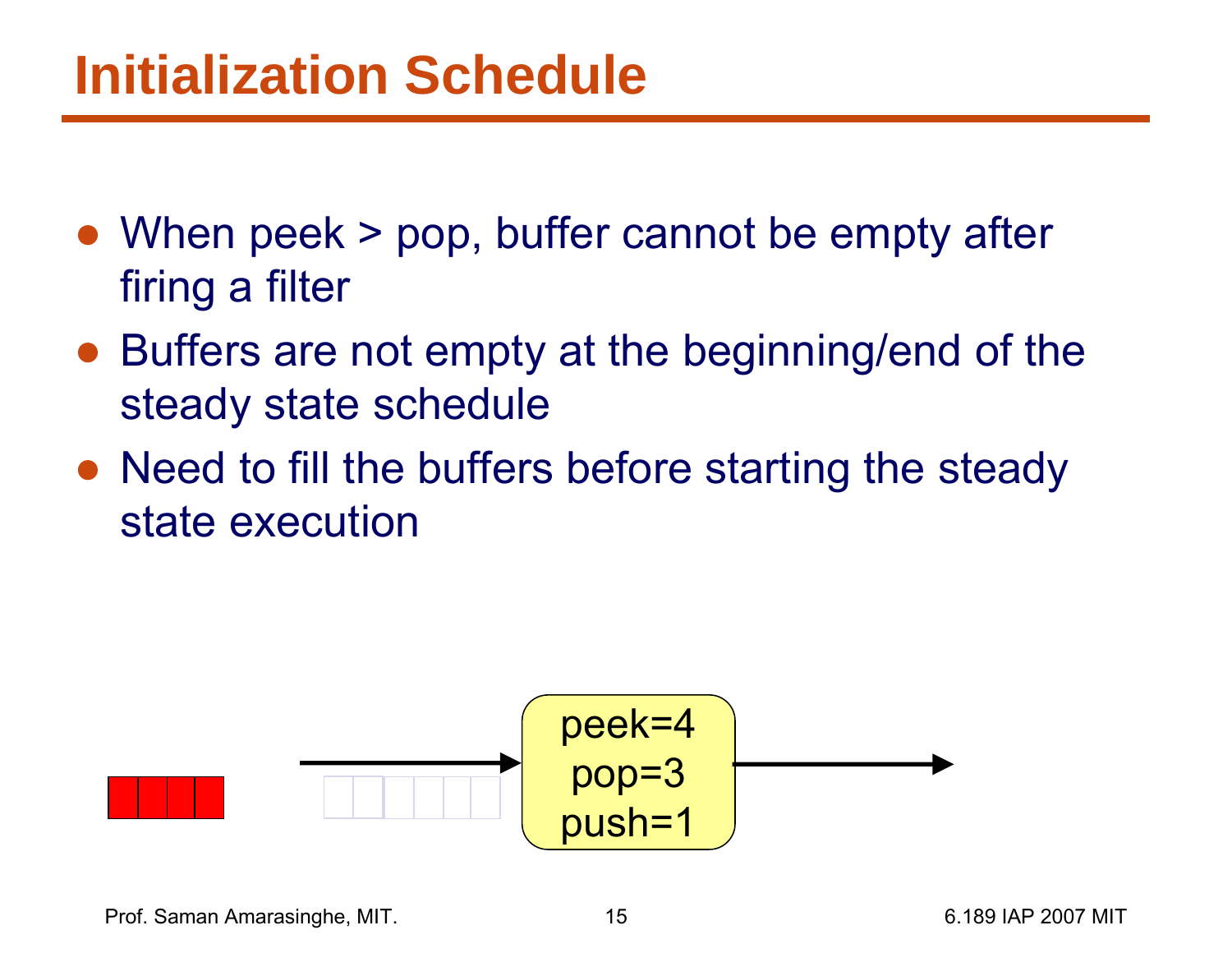- When peek > pop, buffer cannot be empty after firing a filter
- Buffers are not empty at the beginning/end of the steady state schedule
- Need to fill the buffers before starting the steady state execution

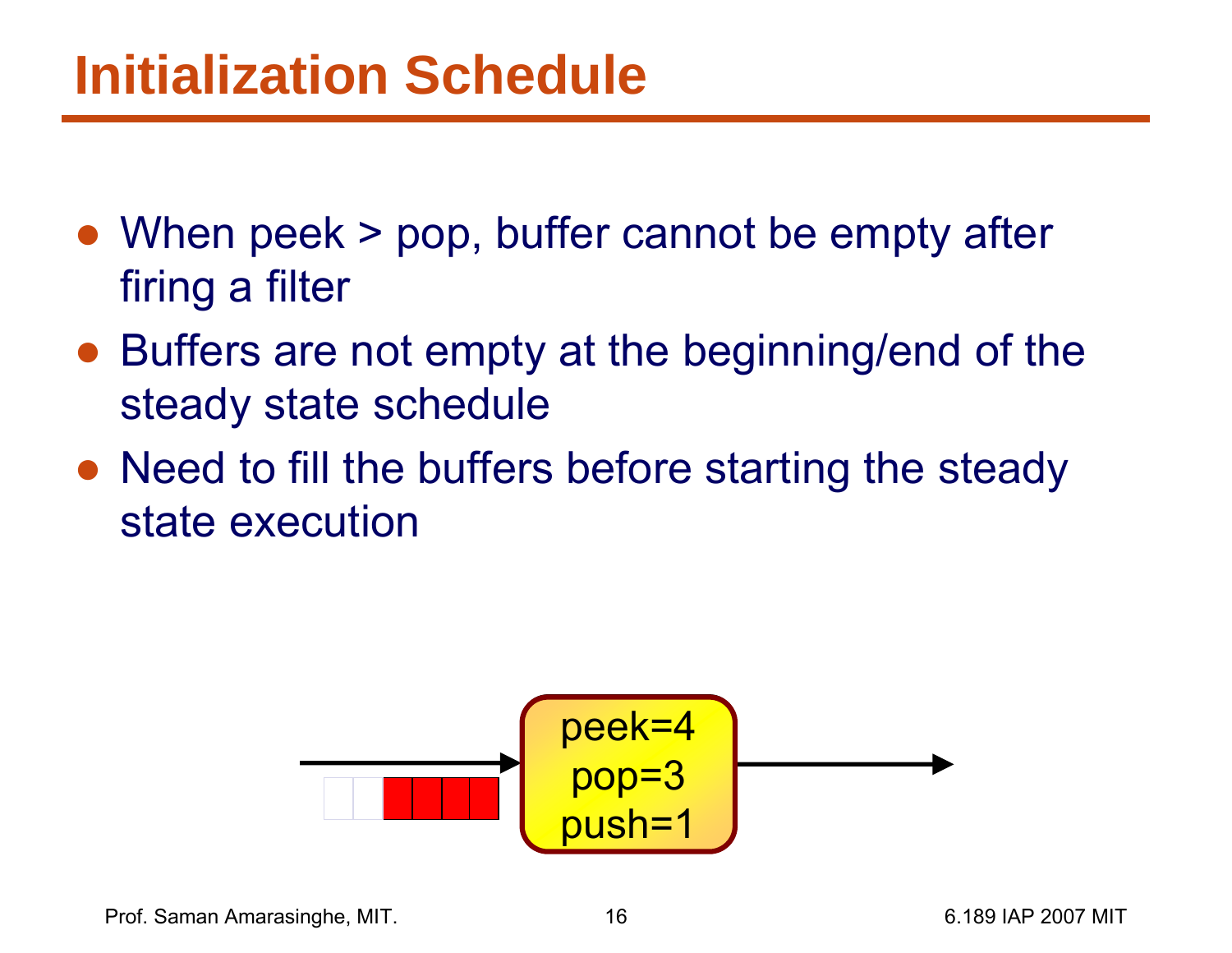## **Outline**

- Why we need New Languages?
- Static Schedule
- ●**Three Types of Parallelism**
- Exploiting Parallelism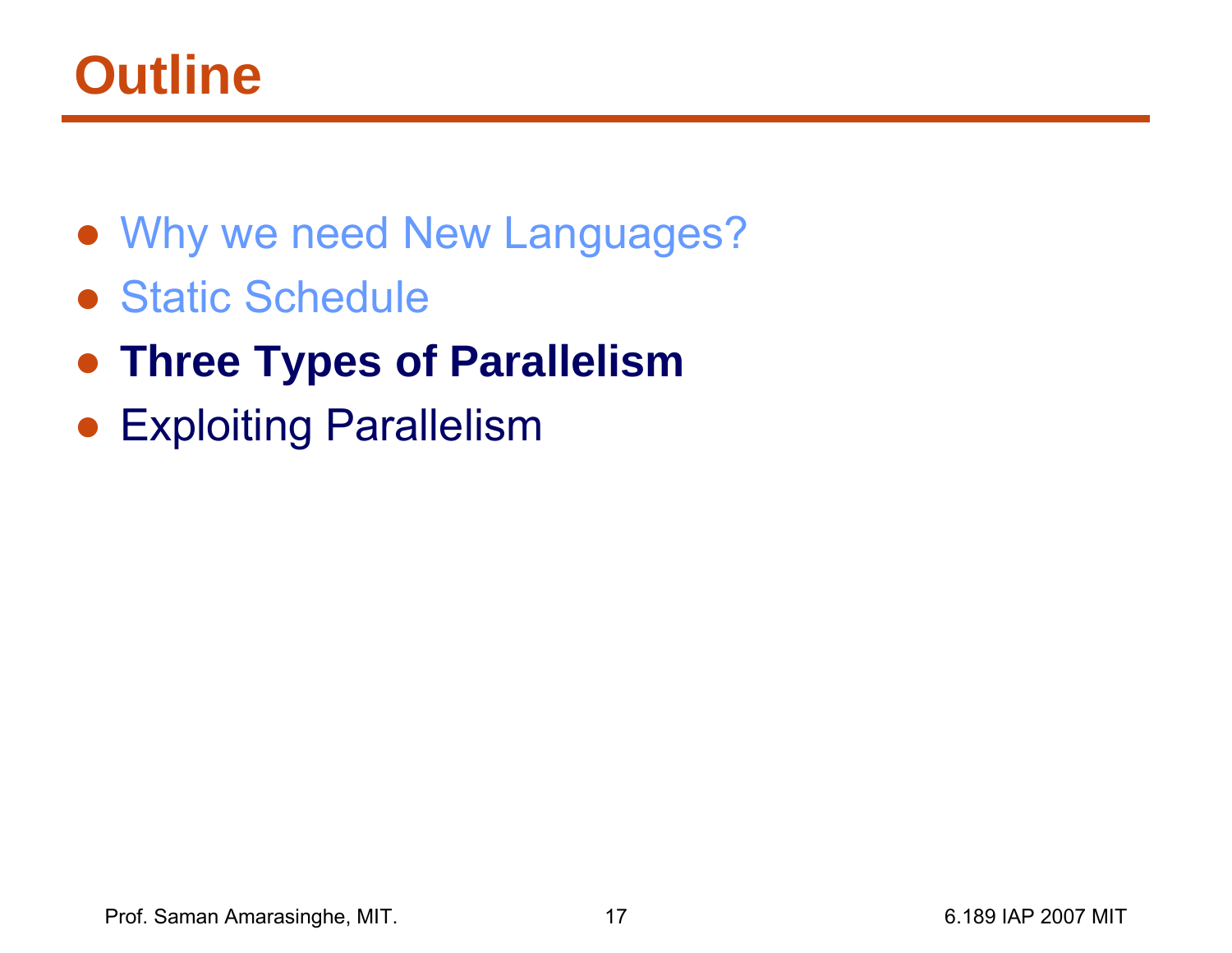# **Types of Parallelism**



#### Task Parallelism

- $\mathcal{L}_{\text{max}}$ Parallelism explicit in algorithm
- $\mathcal{L}_{\mathcal{A}}$  Between filters *without* producer/consumer relationship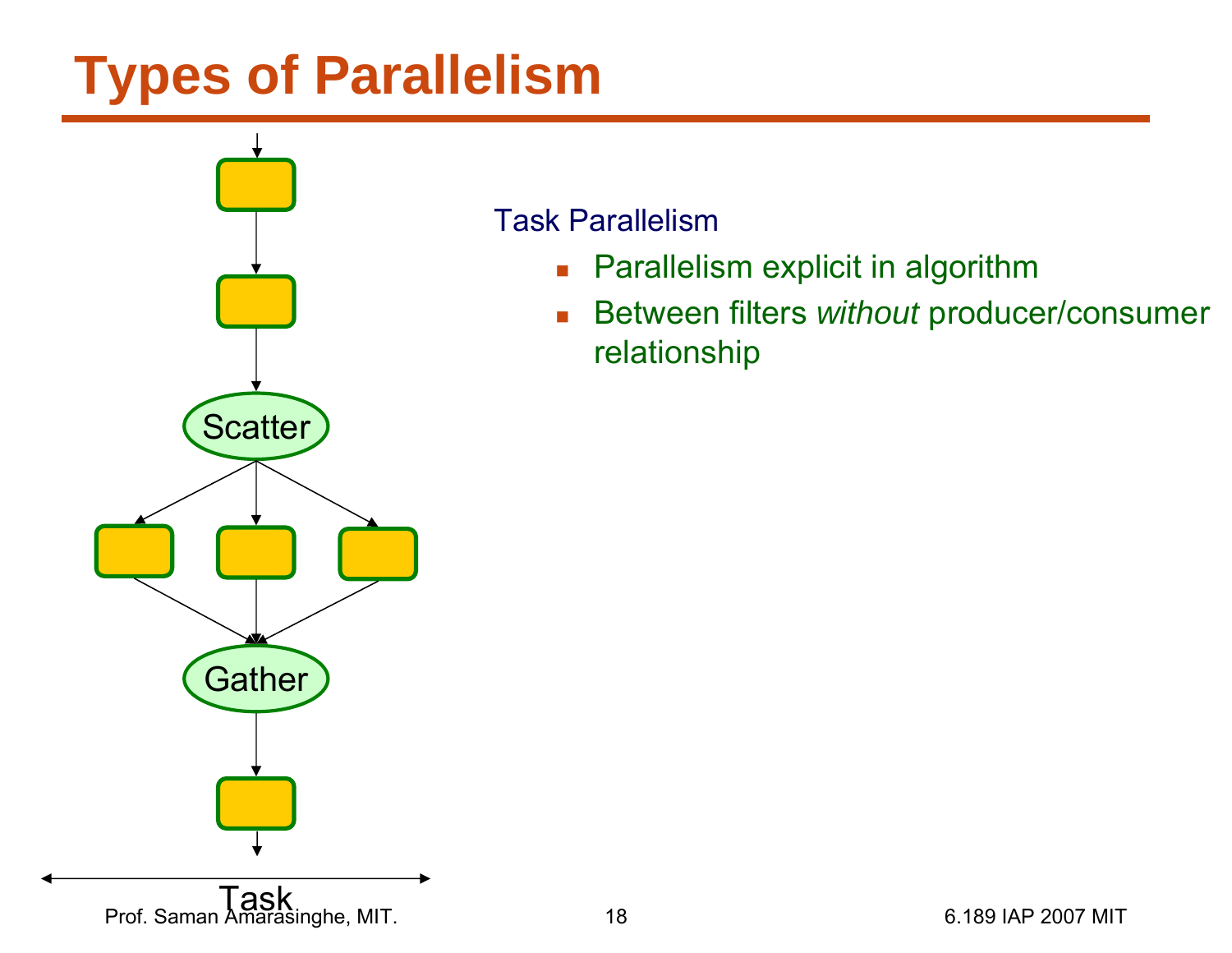# **Types of Parallelism**

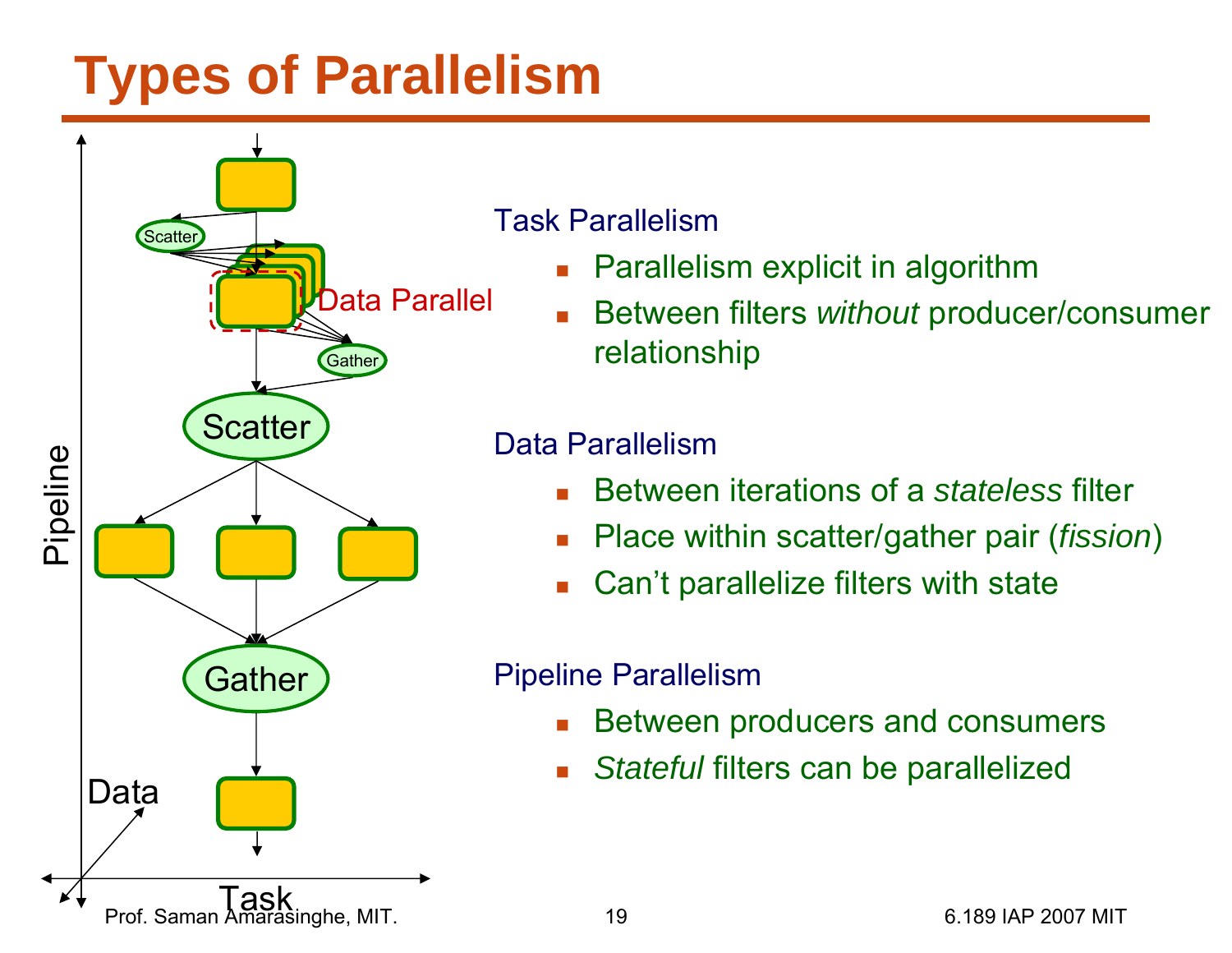# **Types of Parallelism**

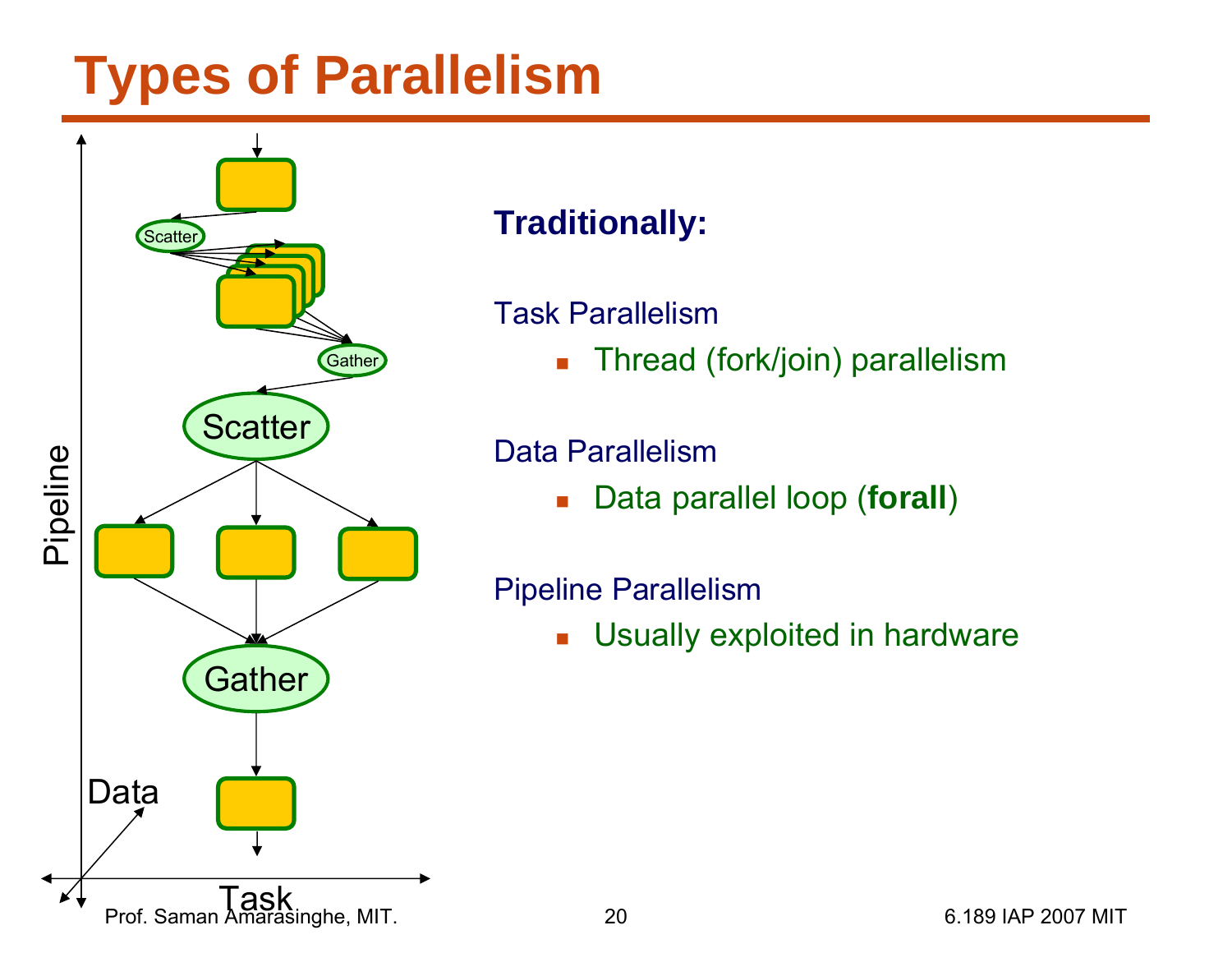# **Outline**

- Why we need New Languages?
- Static Schedule
- **Three Types of Parallelism**
- **Exploiting Parallelism**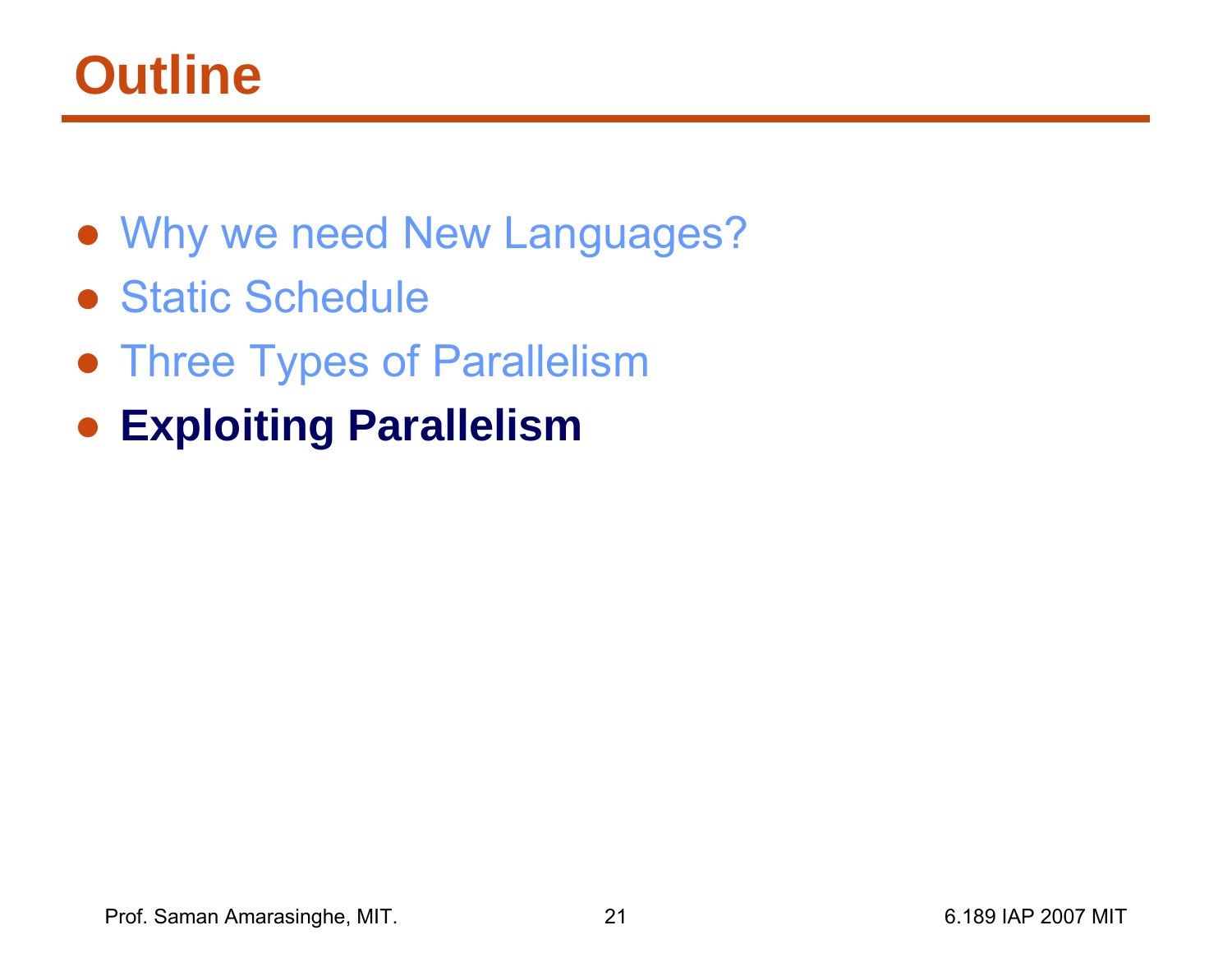# **Baseline 1: Task Parallelism**



- ● Inherent task parallelism between two processing pipelines
- ● Task Parallel Model:
	- F. Only parallelize explicit task parallelism
	- Fork/join parallelism
- ●Execute this on a 2 core machine ~2x speedup over single core
- ●What about 4, 16, 1024, … cores?

Prof. Saman Amarasinghe, MIT. 22 6.189 IAP 2007 MIT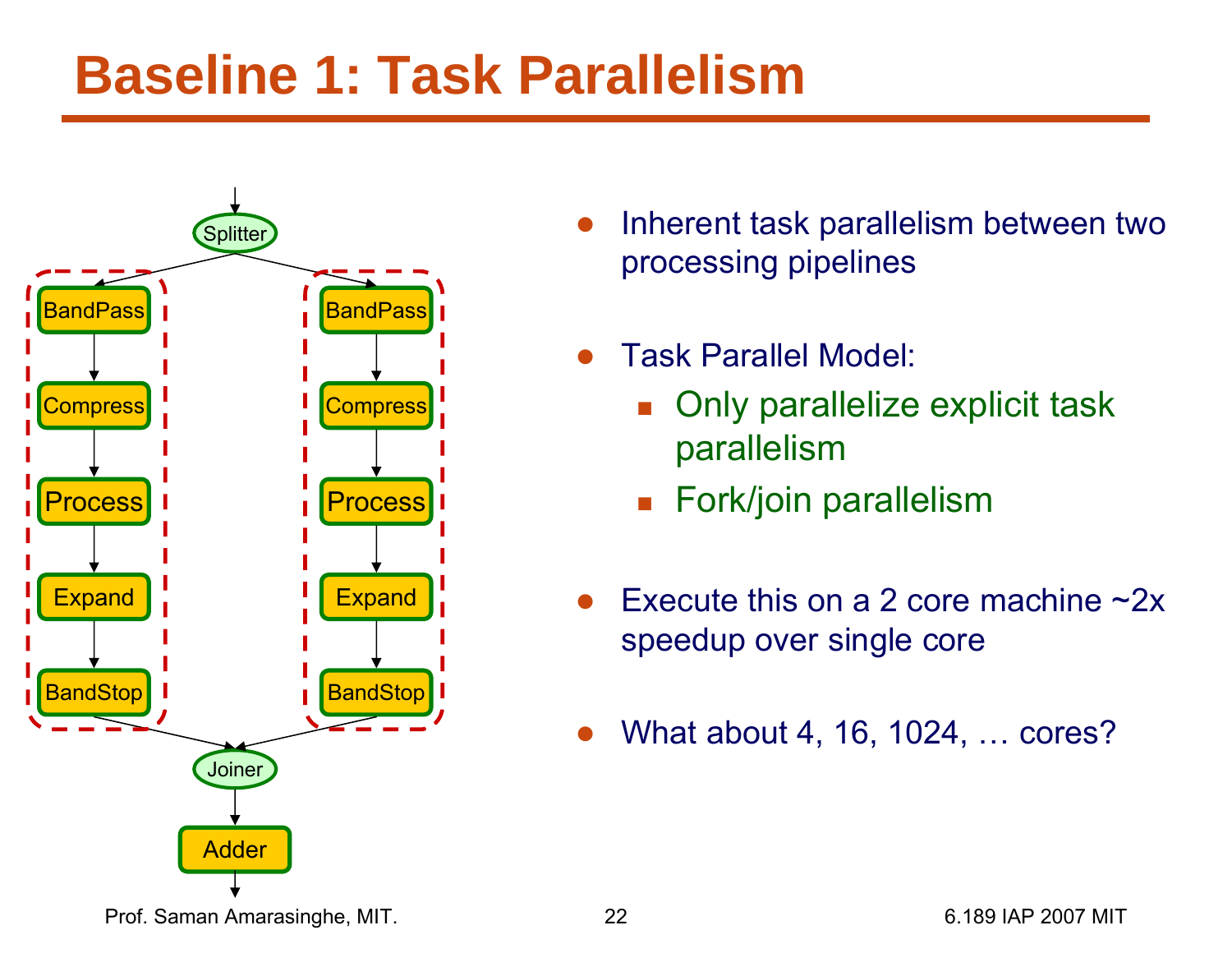# **Evaluation: Task Parallelism**



Prof. Saman Amarasinghe, MIT. 23 6.189 IAP 2007 MIT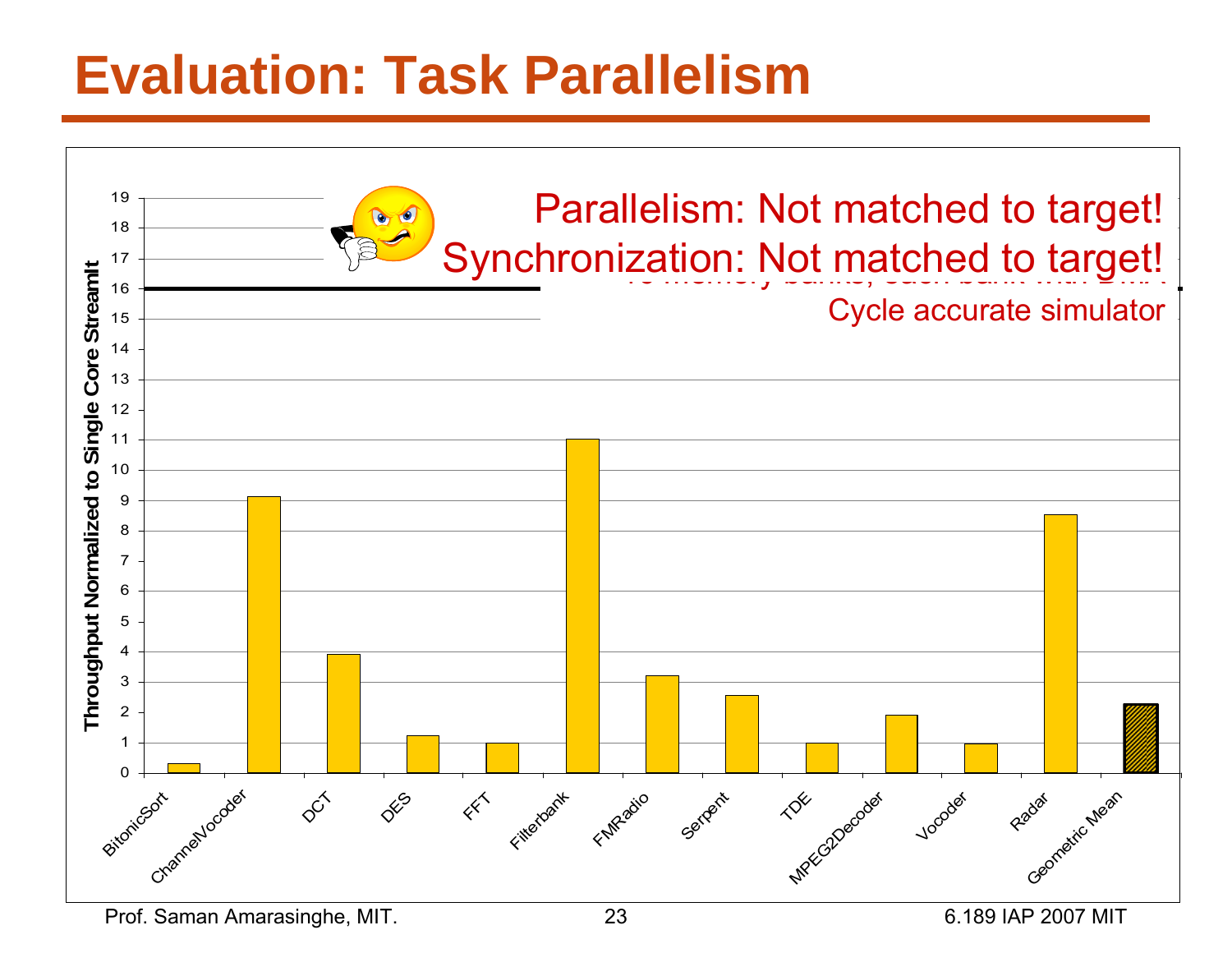#### **Baseline 2: Fine-Grained Data Parallelism**



- $\bullet$  Each of the filters in the example are stateless
- $\bullet$  Fine-grained Data Parallel Model:
	- П *Fiss* each stateless filter *N* ways ( *N* is number of cores)
	- П Remove scatter/gather if possible
- $\bullet$  We can introduce data parallelism
	- П Example: 4 cores
- ● Each fission group occupies entire machine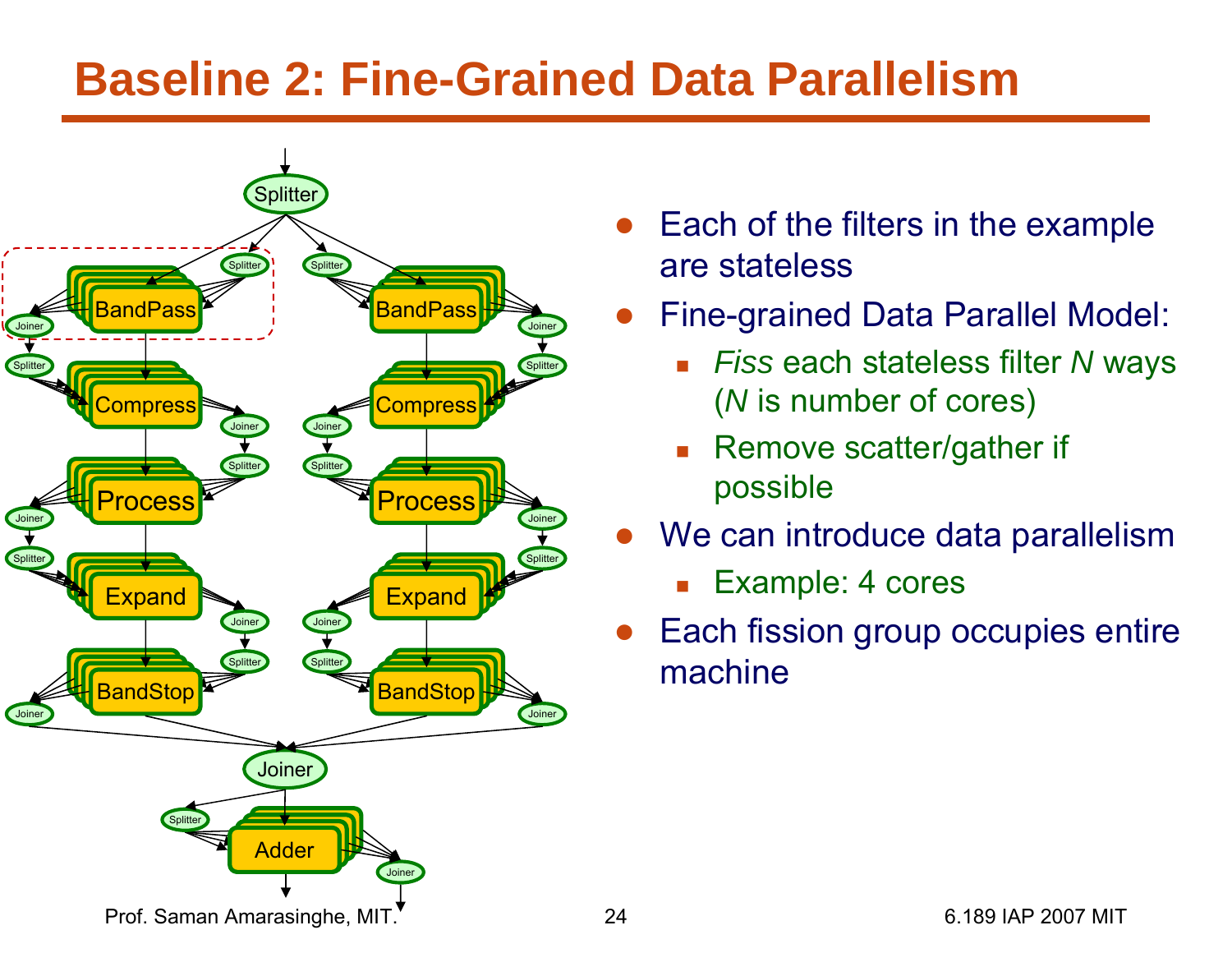#### **Evaluation: Fine-Grained Data Parallelism**

|                                         | 19<br>18              | $\blacksquare$ Task                                         | <b>Good Parallelism!</b>                                                                                                     |
|-----------------------------------------|-----------------------|-------------------------------------------------------------|------------------------------------------------------------------------------------------------------------------------------|
|                                         | 17                    | Fine-Grained Data                                           | Too Much Synchronization!                                                                                                    |
| Streamit                                | 16<br>15              |                                                             |                                                                                                                              |
|                                         | 14                    |                                                             |                                                                                                                              |
| Core<br>Throughput Normalized to Single | 13                    |                                                             |                                                                                                                              |
|                                         | 12<br>11              |                                                             |                                                                                                                              |
|                                         | 10                    |                                                             |                                                                                                                              |
|                                         | $\boldsymbol{9}$<br>8 |                                                             |                                                                                                                              |
|                                         | $\overline{7}$        |                                                             |                                                                                                                              |
|                                         | $\,6$                 |                                                             |                                                                                                                              |
|                                         | 5<br>4                |                                                             |                                                                                                                              |
|                                         | $\mathbf{3}$          |                                                             |                                                                                                                              |
|                                         | $\mathbf 2$<br>-1     |                                                             |                                                                                                                              |
|                                         | 0                     |                                                             |                                                                                                                              |
|                                         |                       | $\varphi^{\zeta^{\zeta}}$<br>Channel Vocades<br>Sitonicsort | $\mathbf{r}$<br>Filterbant<br>FMR-2010<br>Radar<br>DESS<br>$\propto$<br>Serpent<br>Vocoder<br>MPECo20ecodes<br>Geometic Mean |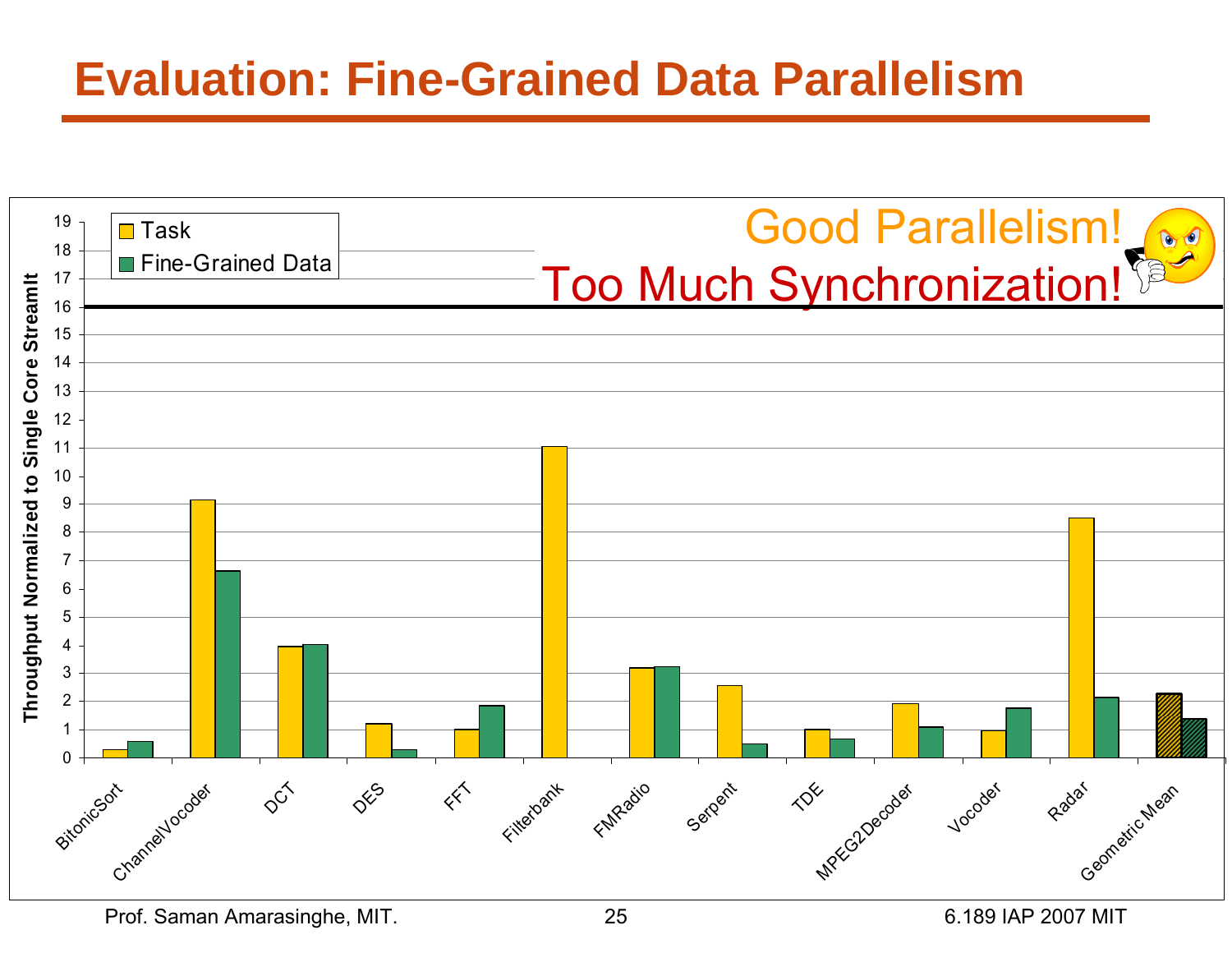#### **Baseline 3: Hardware Pipeline Parallelism**



- ● The BandPass and BandStop filters contain all the work
- $\bullet$  Hardware Pipelining
	- Use a greedy algorithm to fuse adjacent filters
	- $\blacksquare$  Want # filters  $\leq$  = # cores
- $\bullet$ Example: 8 Cores

Prof. Saman Amarasinghe, MIT. 26 2007 MIT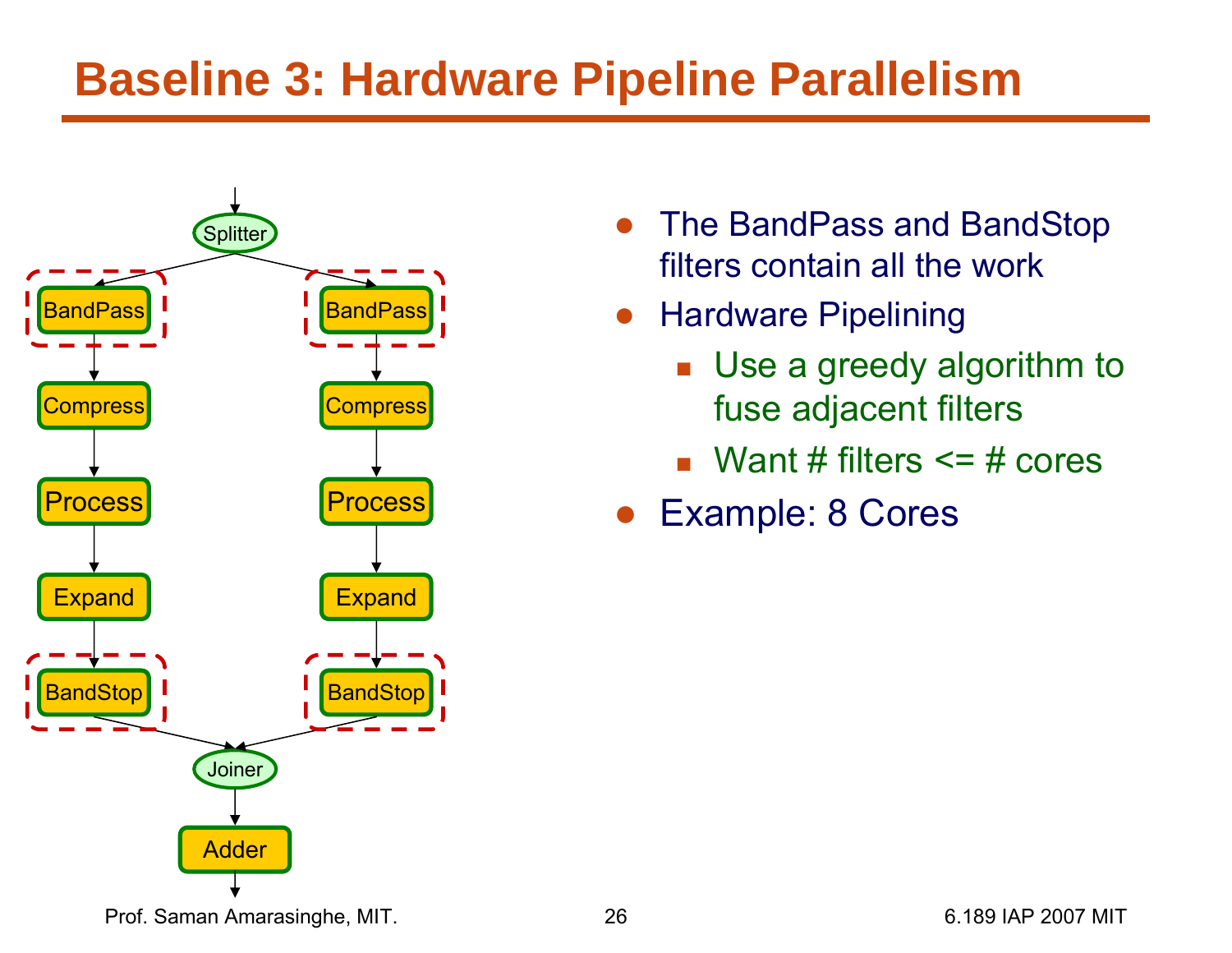#### **Baseline 3: Hardware Pipeline Parallelism**



- $\bullet$  The BandPass and BandStop filters contain all the work
- $\bullet$  Hardware Pipelining
	- Use a greedy algorithm to fuse adjacent filters
	- $\blacksquare$  Want # filters  $\leq$  = # cores
- $\bullet$ Example: 8 Cores
- ● Resultant stream graph is mapped to hardware
	- **De filter per core**
- What about 4, 16, 1024, cores?
	- **Performance dependent on** fusing to a load-balanced stream graph

Prof. Saman Amarasinghe, MIT. 27 2007 27 6.189 IAP 2007 MIT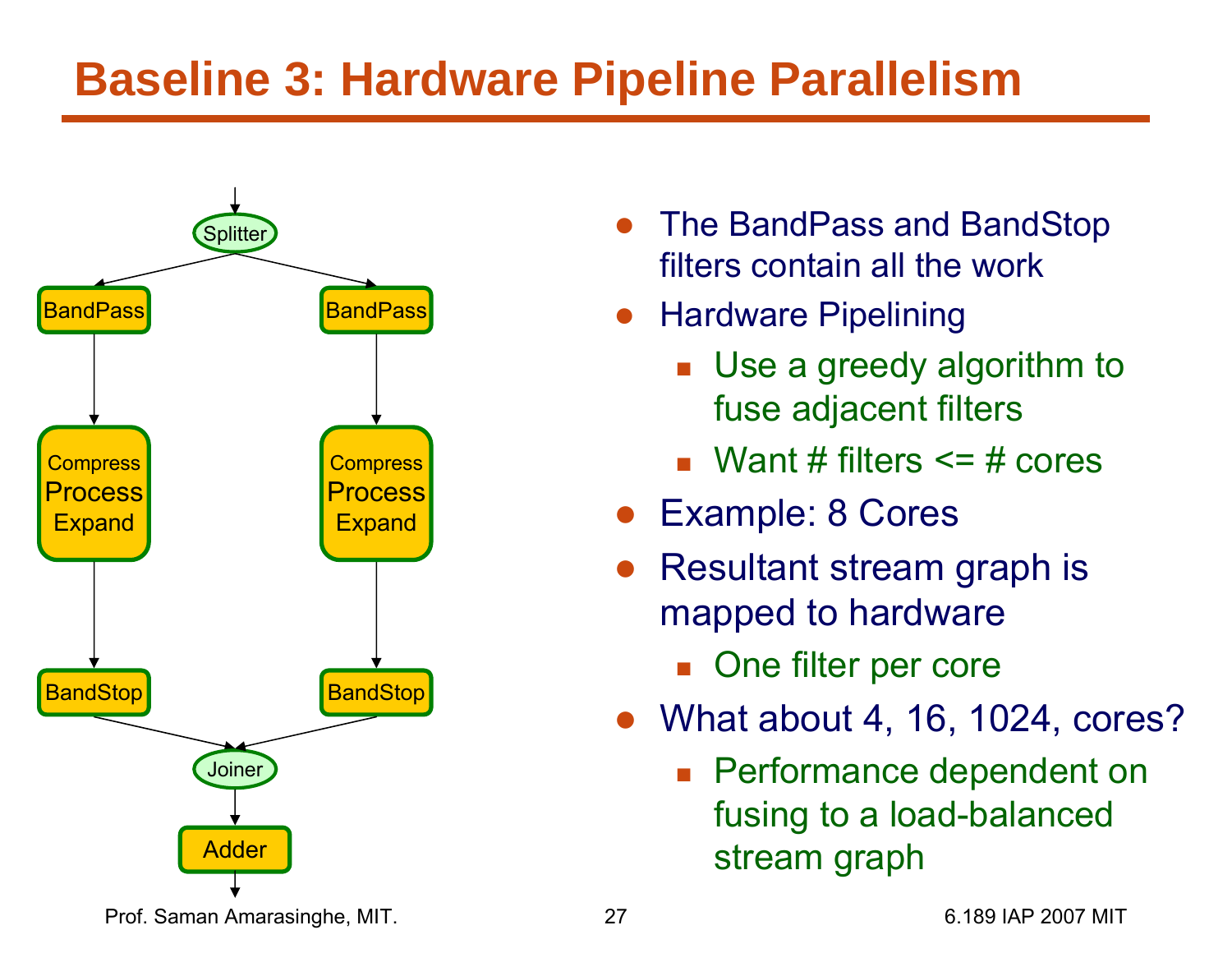#### **Evaluation: Hardware Pipeline Parallelism**

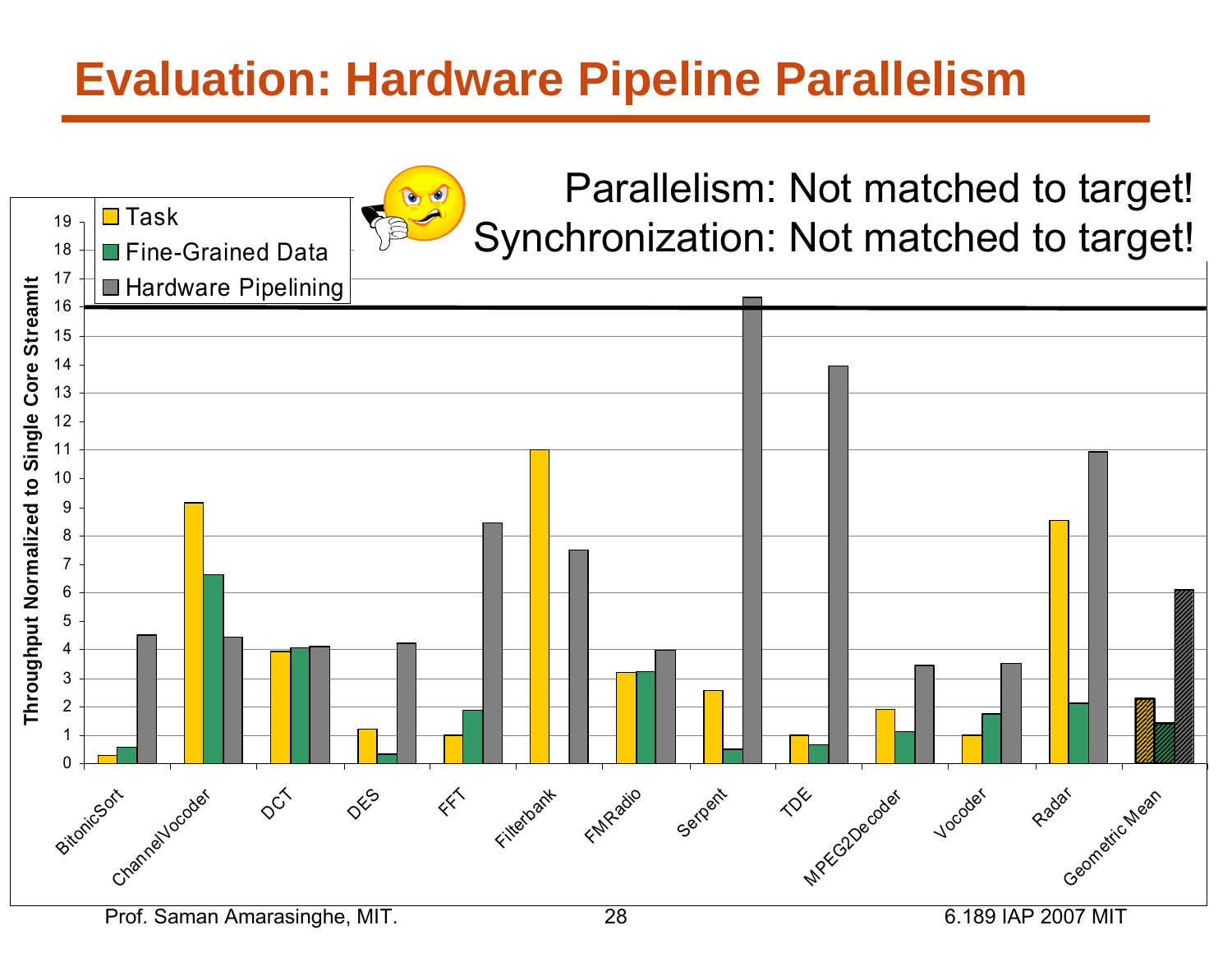# **The StreamIt Compiler**



- 1.Coarsen: Fuse stateless sections of the graph
- 2.Data Parallelize: parallelize stateless filters
- 3. Software Pipeline: parallelize stateful filters

#### Compile to a 16 core architecture

F. 11.2x mean throughput speedup over single core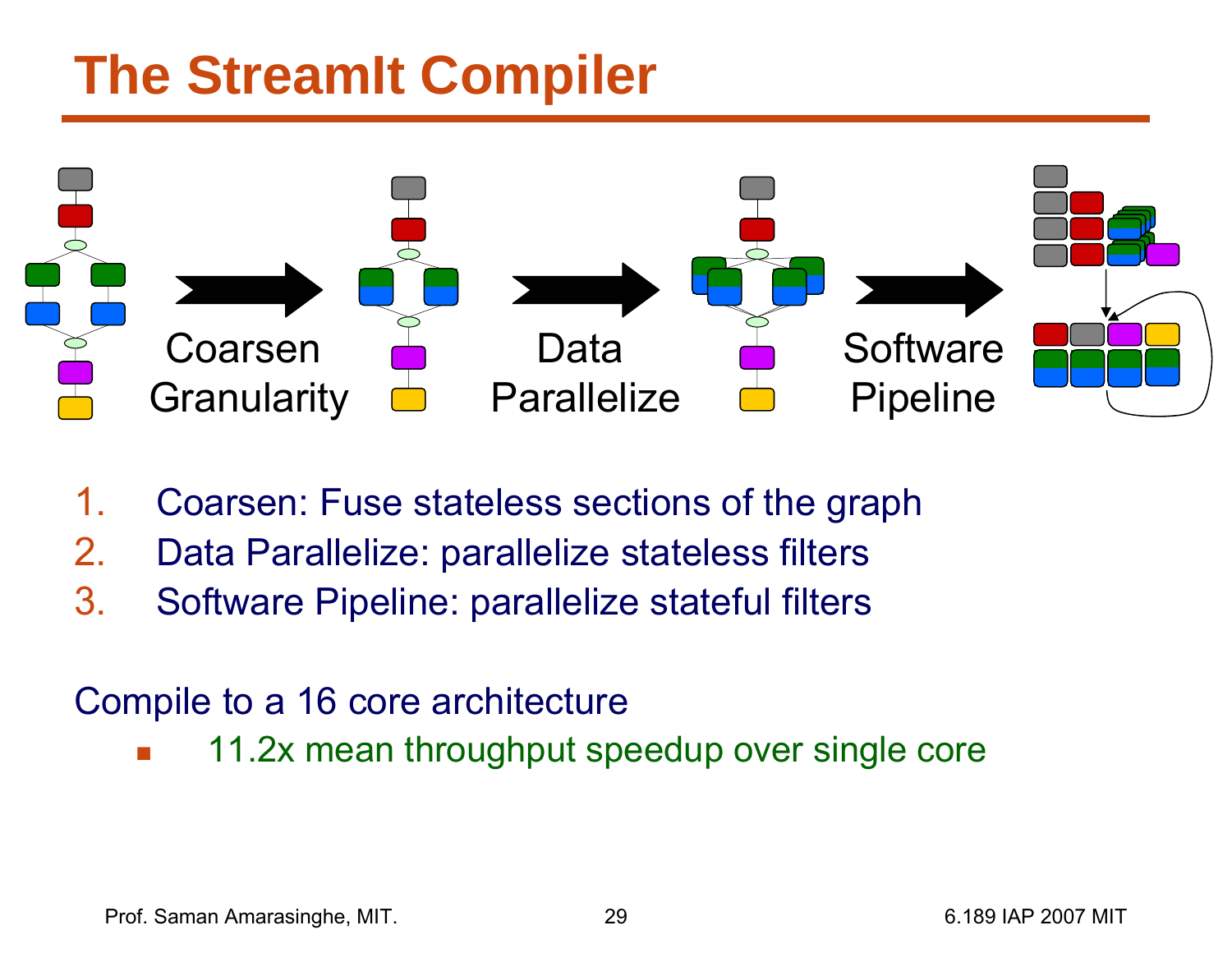# **Phase 1: Coarsen the Stream Graph**



- ●Before data-parallelism is exploited
- ● *Fuse* stateless pipelines as much as possible without introducing state
	- Г Don't fuse stateless with stateful
	- $\overline{\phantom{a}}$  Don't fuse a peeking filter with anything upstream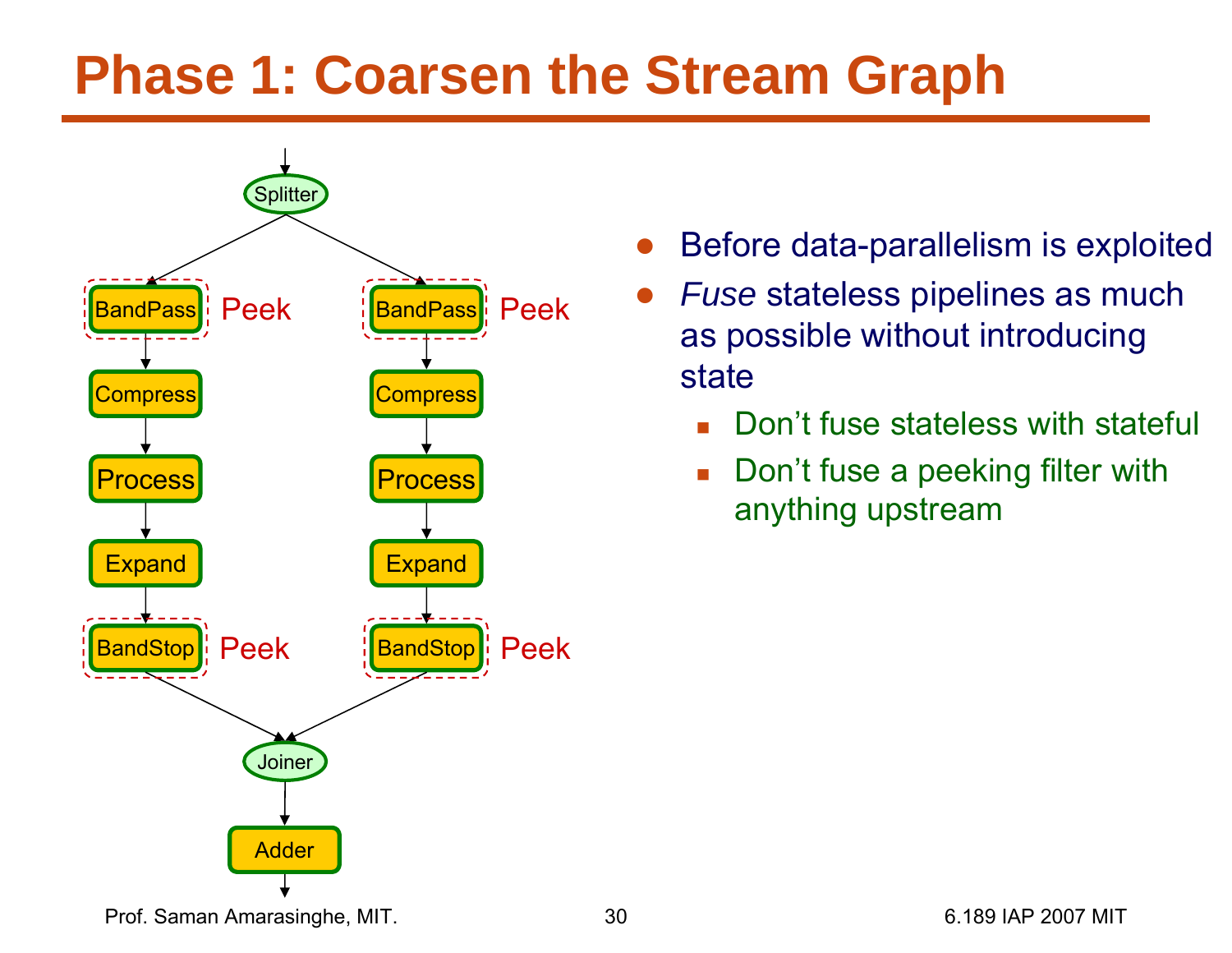# **Phase 1: Coarsen the Stream Graph**



- ●Before data-parallelism is exploited
- ● *Fuse* stateless pipelines as much as possible without introducing state
	- Г Don't fuse stateless with stateful
	- Г Don't fuse a peeking filter with anything upstream
- ● Benefits:
	- Reduces global communication and synchronization
	- Г Exposes inter-node optimization opportunities

Prof. Saman Amarasinghe, MIT.  $\qquad \qquad 31$  81 6.189 IAP 2007 MIT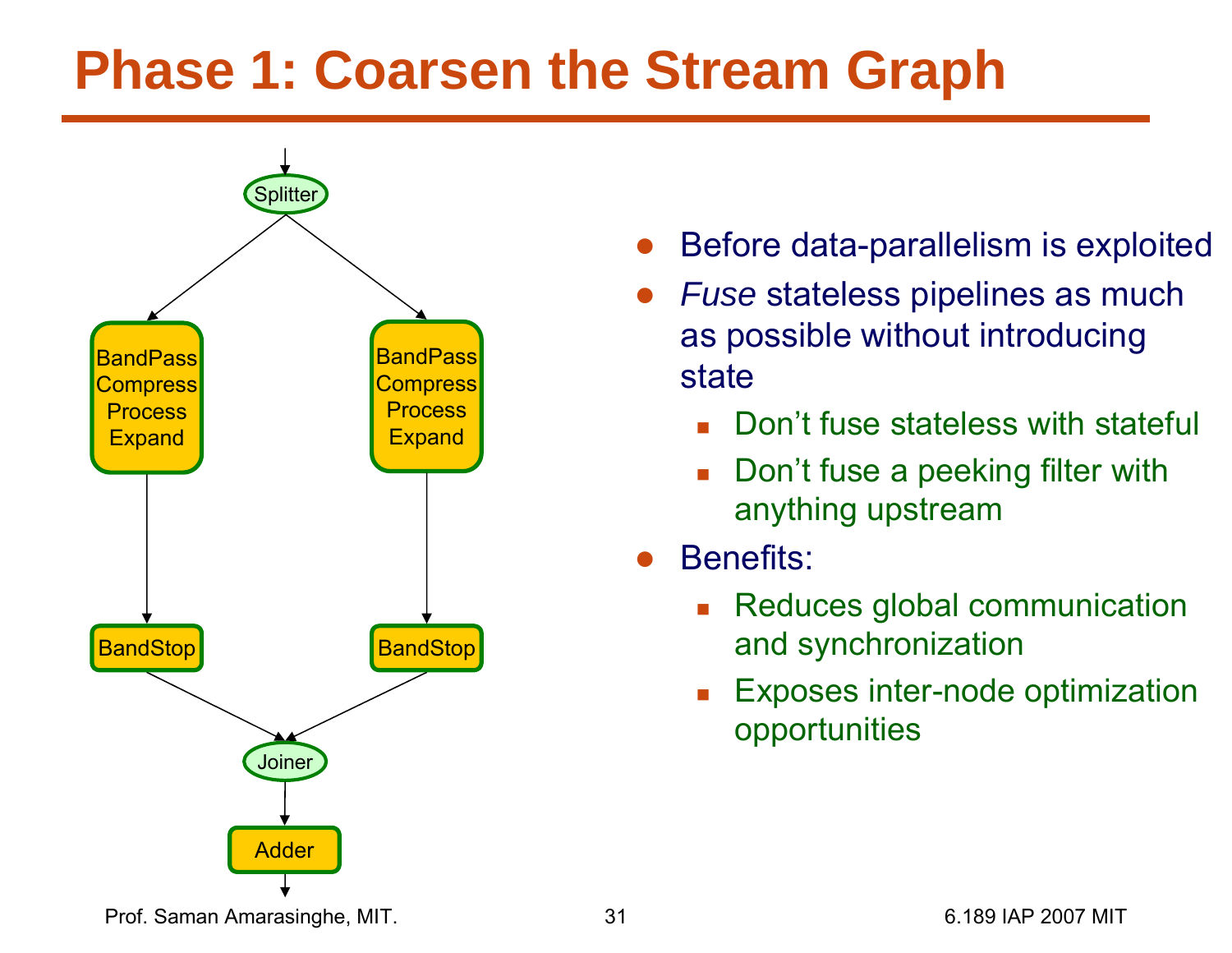#### **Phase 2: Data Parallelize**

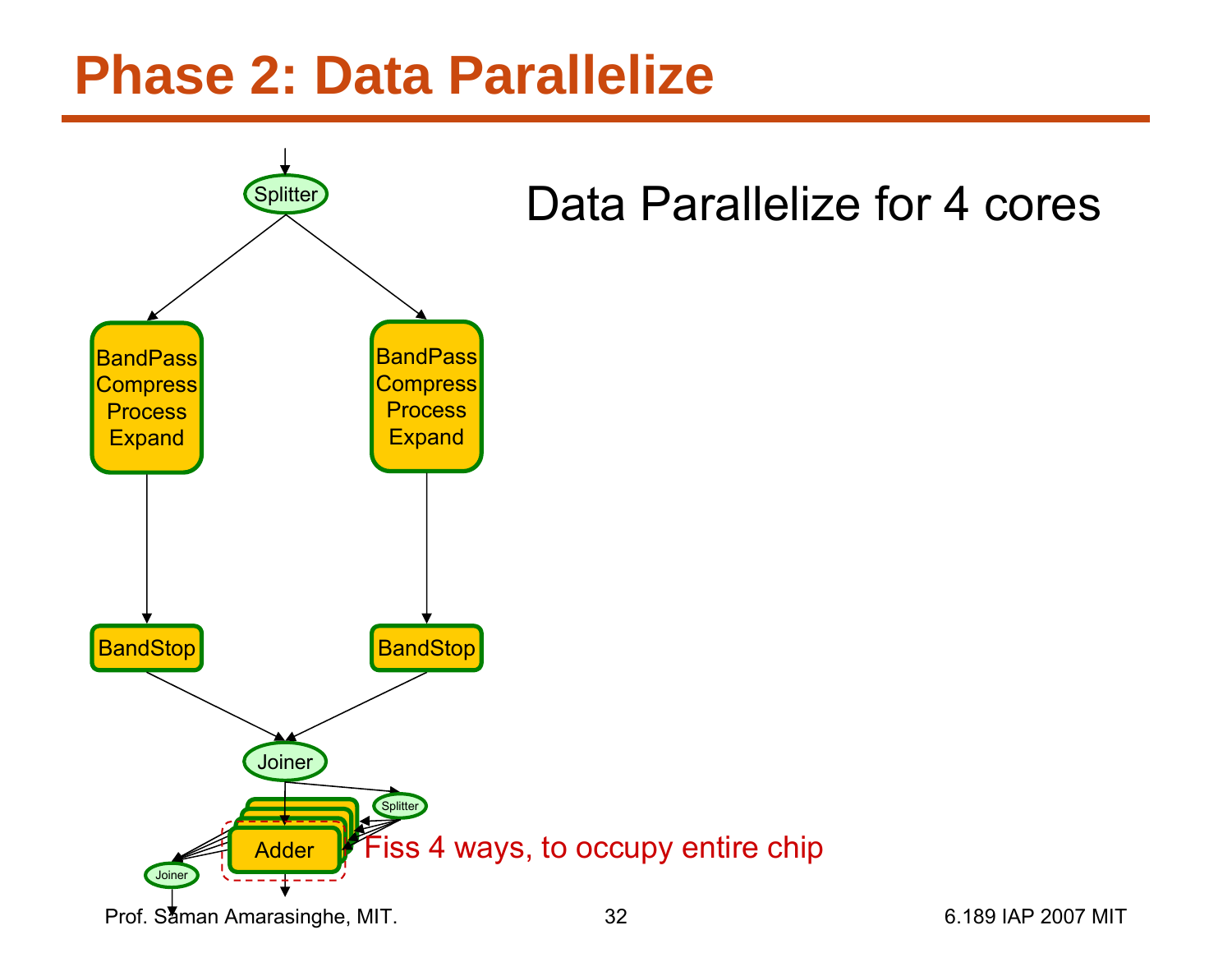#### **Phase 2: Data Parallelize**

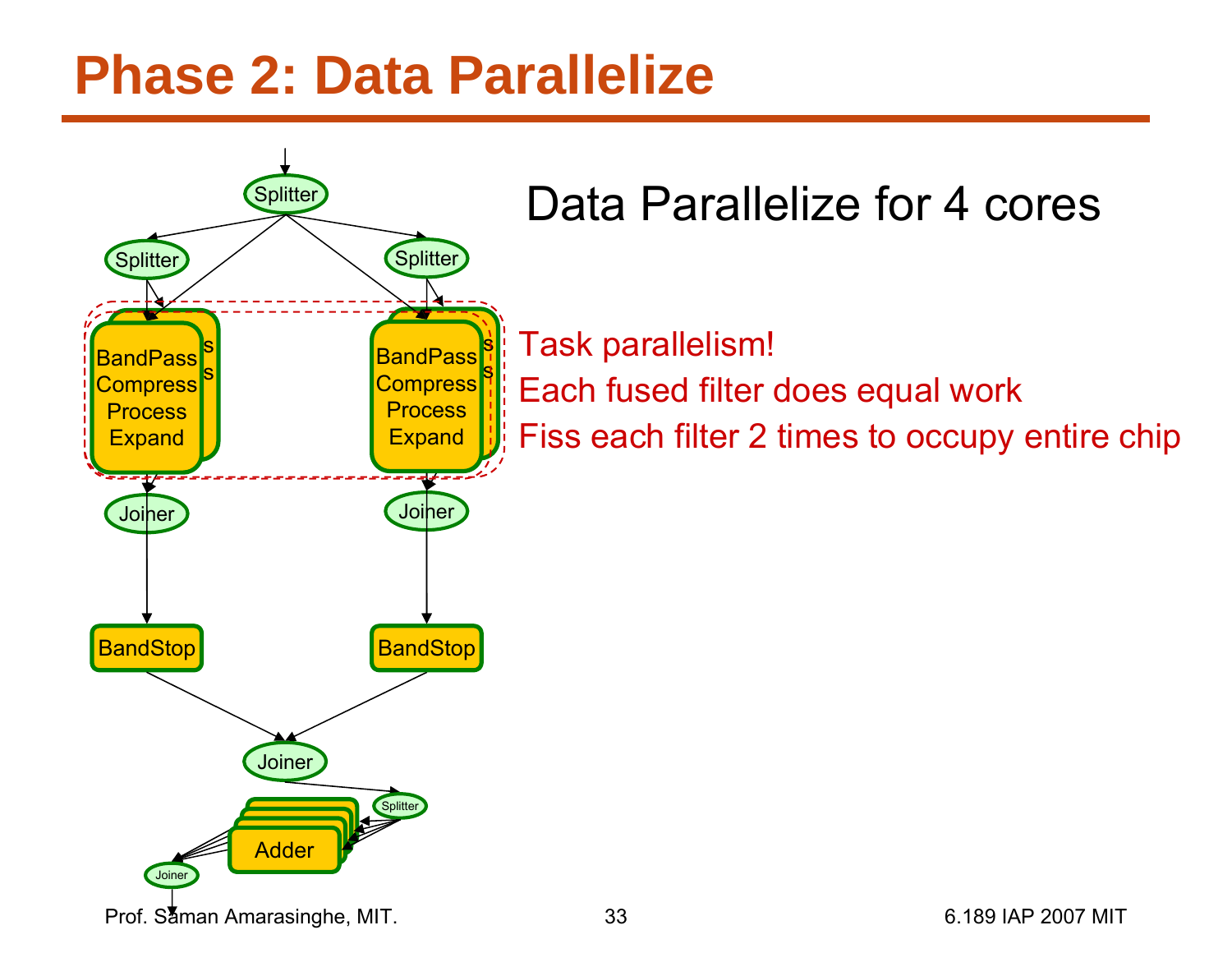#### **Phase 2: Data Parallelize**

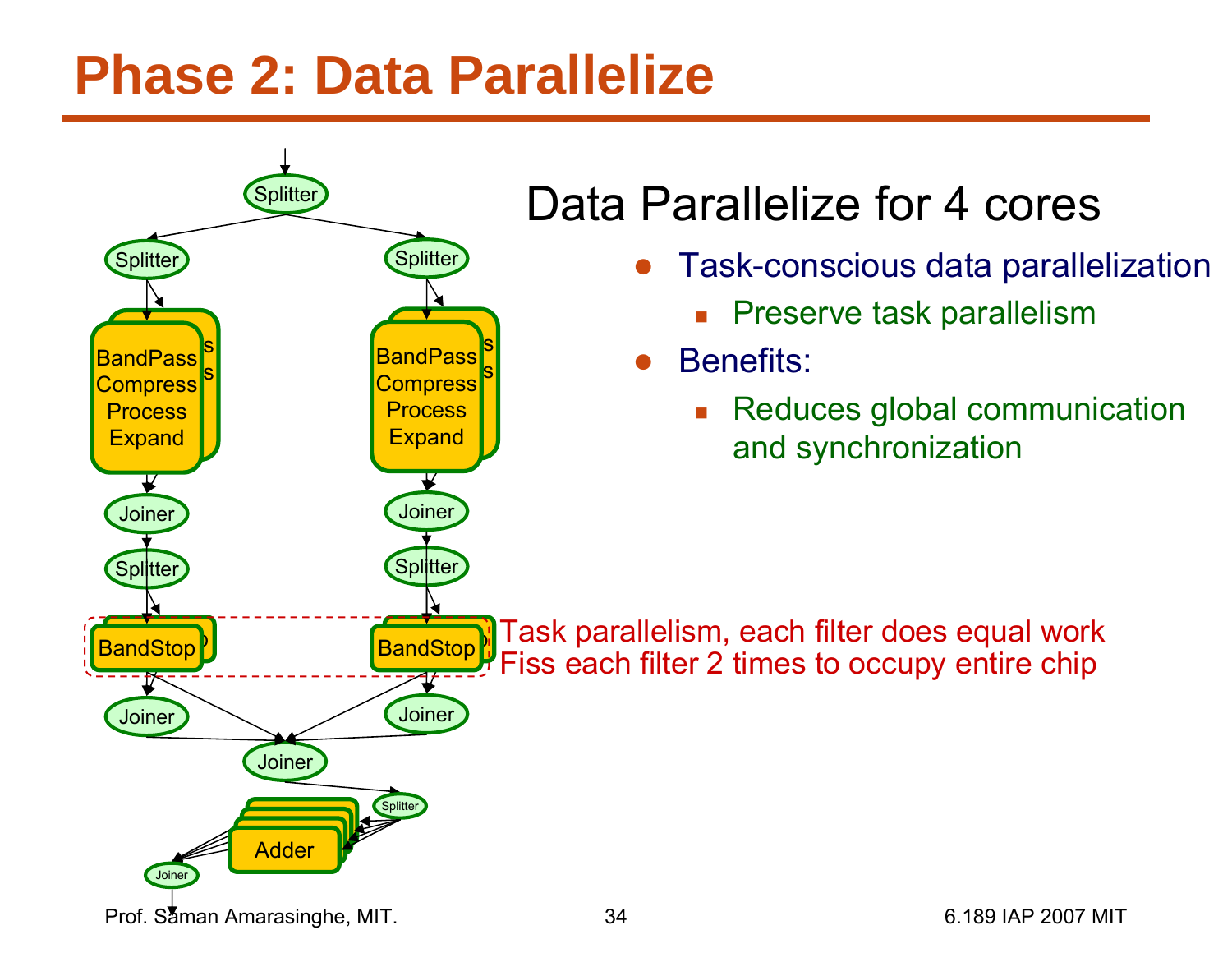#### **Evaluation: Coarse-Grained Data Parallelism**

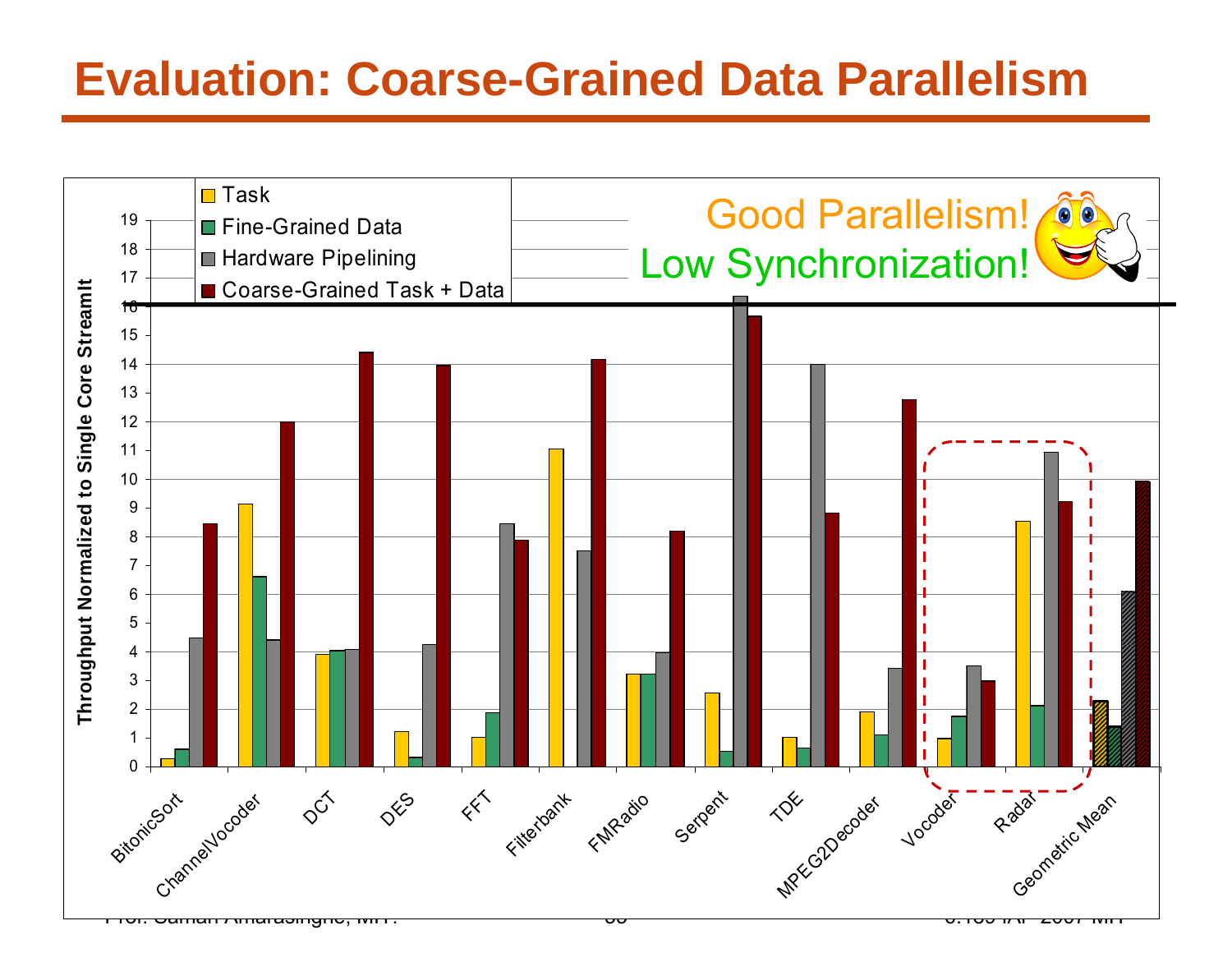# **Simplified Vocoder**

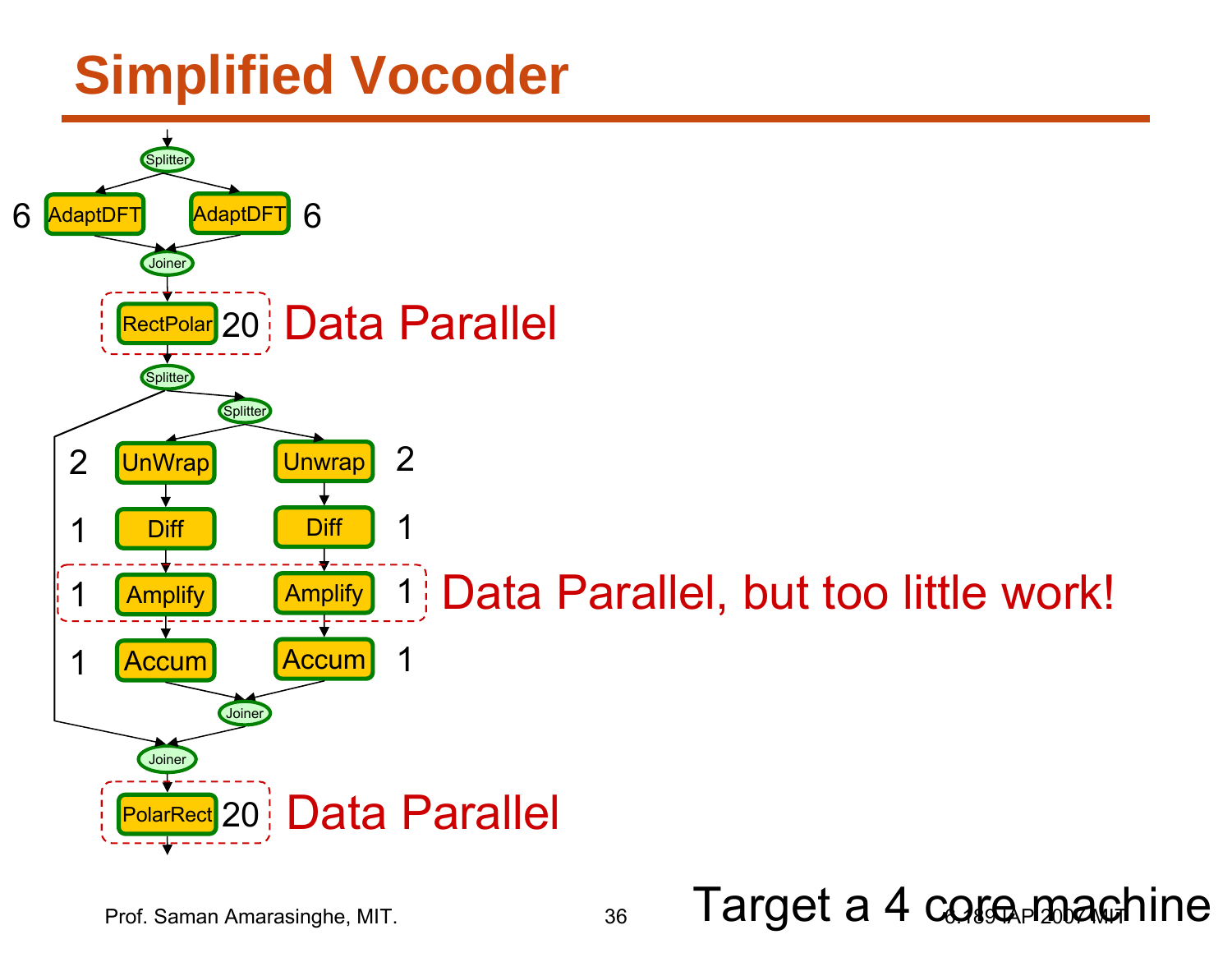#### **Data Parallelize**



Prof. Saman Amarasinghe, MIT. 37 6.189 IAP 2007 MIT Target a 4 core machine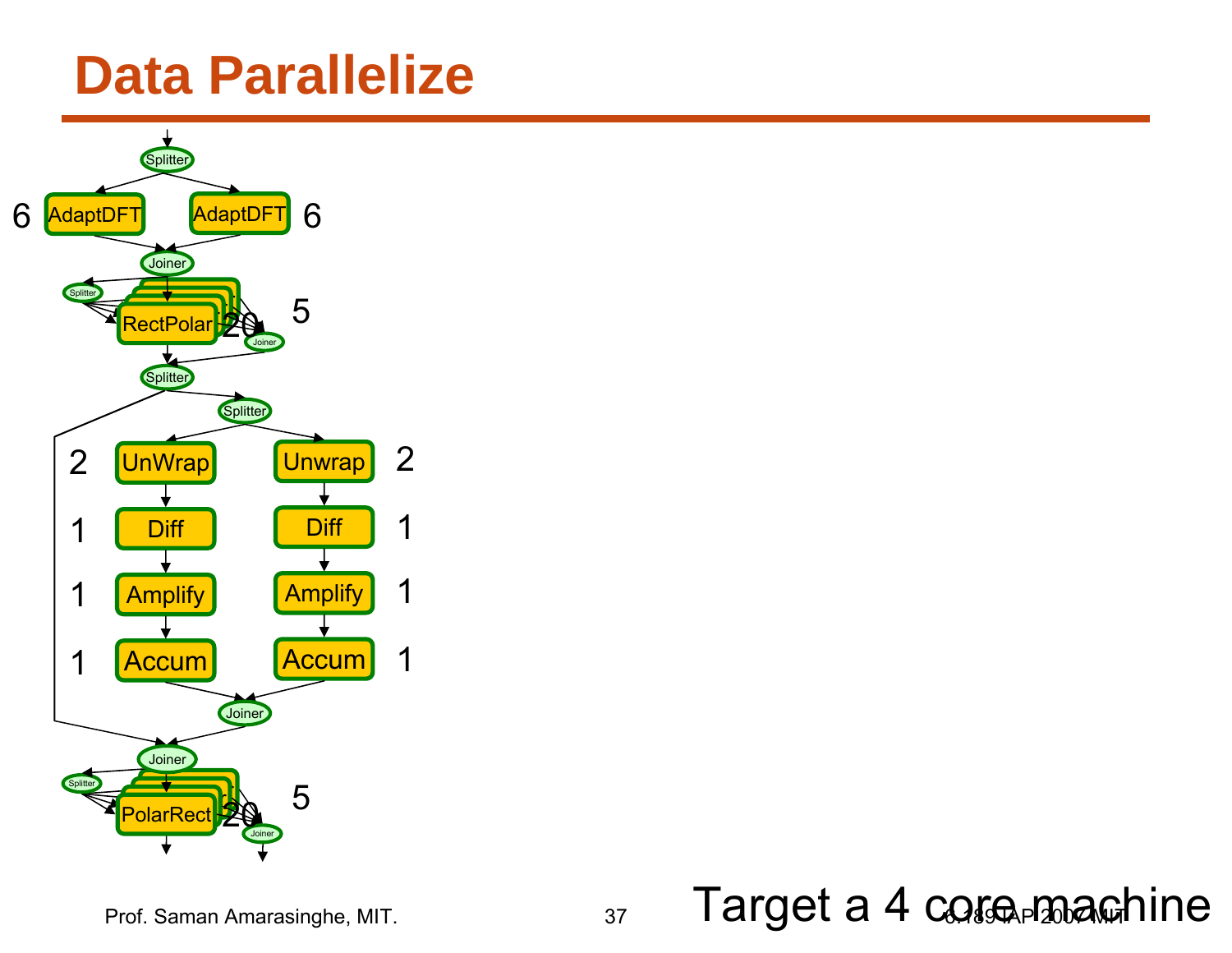#### **Data + Task Parallel Execution**



Prof. Saman Amarasinghe, MIT.  $\overline{\phantom{a}}_{38}$   $\overline{\phantom{a}}$   $\overline{\phantom{a}}$   $\overline{\phantom{a}}$   $\overline{\phantom{a}}$   $\overline{\phantom{a}}$   $\overline{\phantom{a}}$   $\overline{\phantom{a}}$   $\overline{\phantom{a}}$   $\overline{\phantom{a}}$   $\overline{\phantom{a}}$   $\overline{\phantom{a}}$   $\overline{\phantom{a}}$   $\overline{\phantom{a}}$   $\overline{\phantom{a}}$   $\overline{\phantom$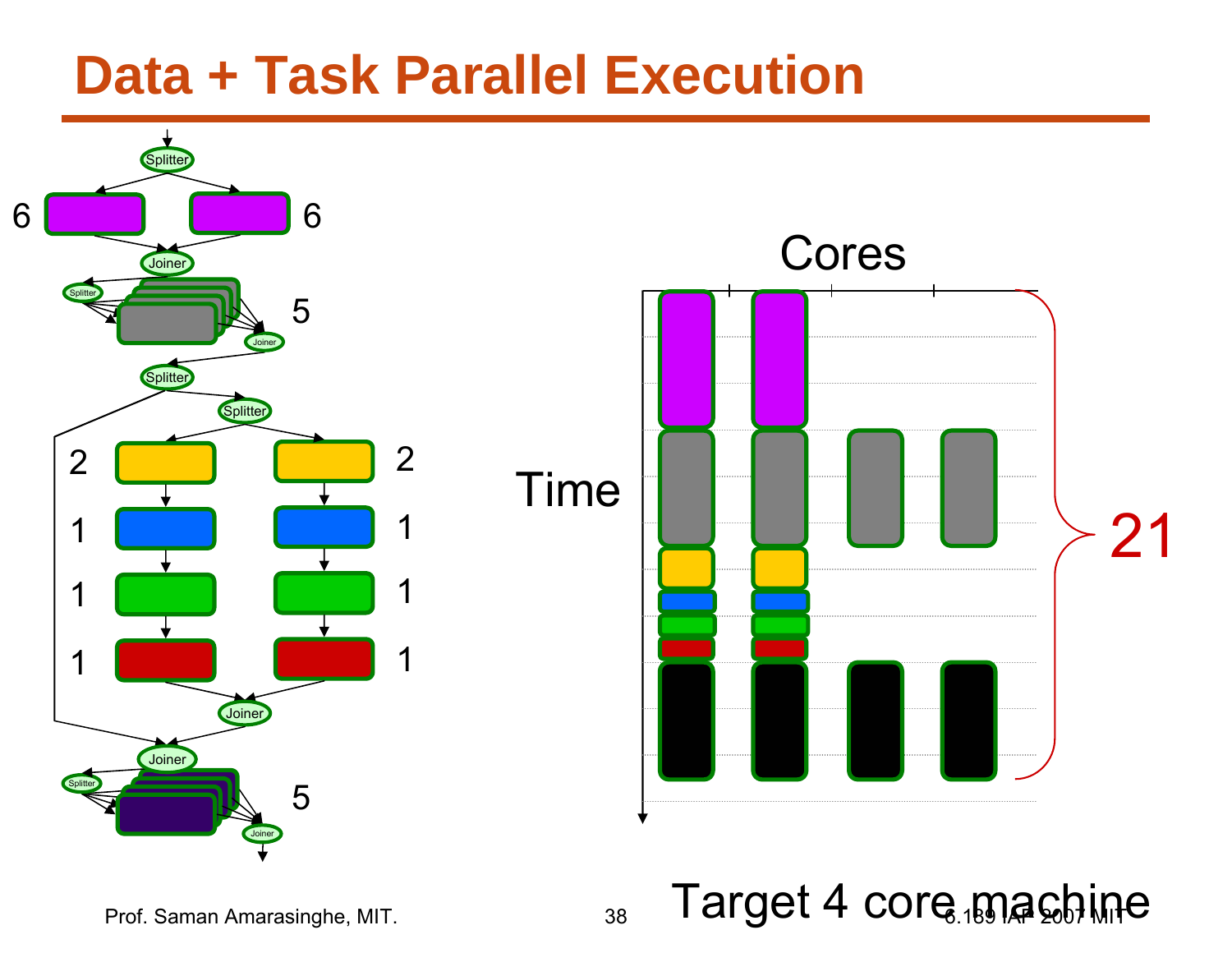#### **We Can Do Better!**



Prof. Saman Amarasinghe, MIT.  $\overline{\phantom{a}}_{39}$   $\overline{\phantom{a}}$   $\overline{\phantom{a}}$   $\overline{\phantom{a}}$   $\overline{\phantom{a}}$   $\overline{\phantom{a}}$   $\overline{\phantom{a}}$   $\overline{\phantom{a}}$   $\overline{\phantom{a}}$   $\overline{\phantom{a}}$   $\overline{\phantom{a}}$   $\overline{\phantom{a}}$   $\overline{\phantom{a}}$   $\overline{\phantom{a}}$   $\overline{\phantom{a}}$   $\overline{\phantom$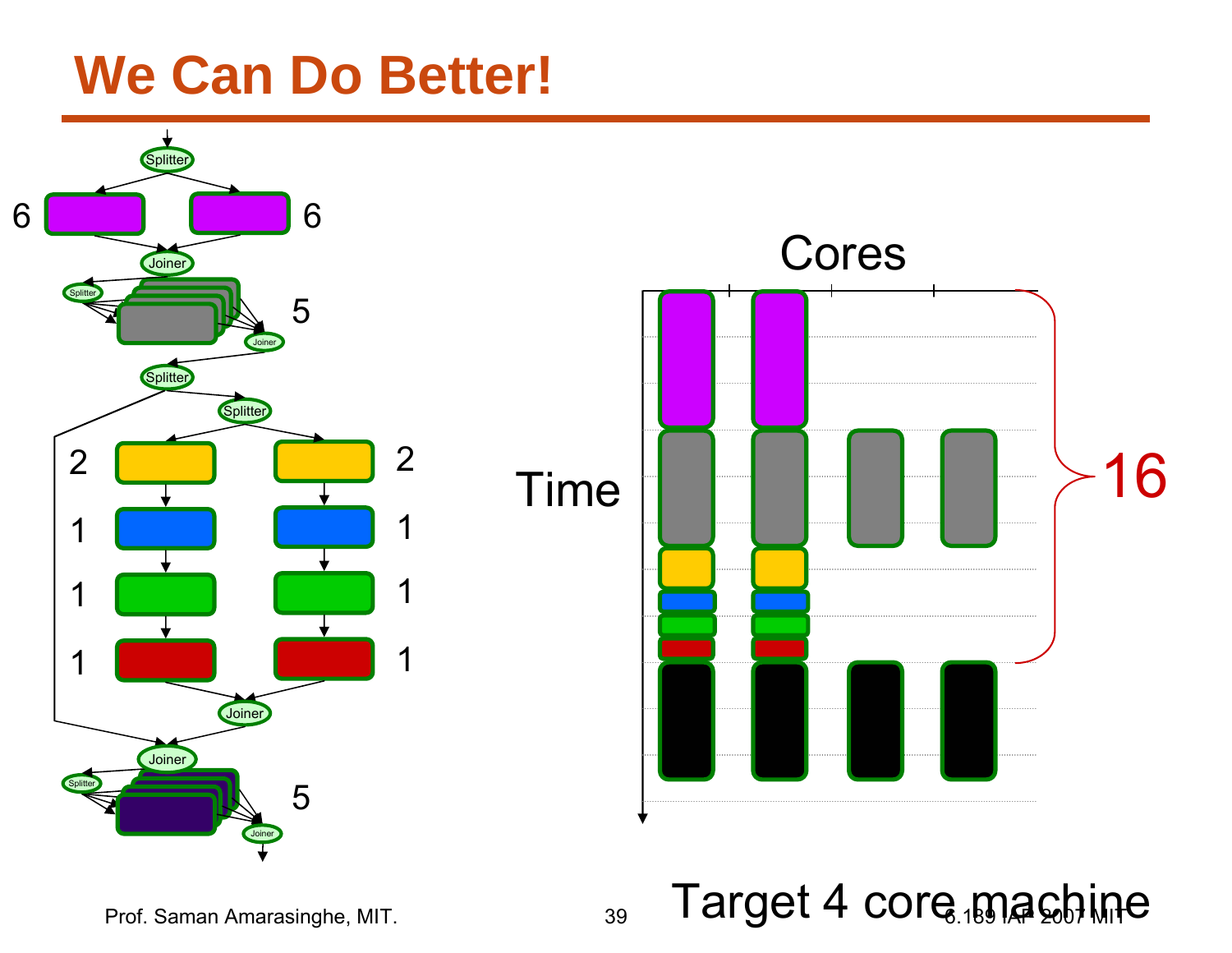#### **Phase 3: Coarse-Grained Software Pipelining**

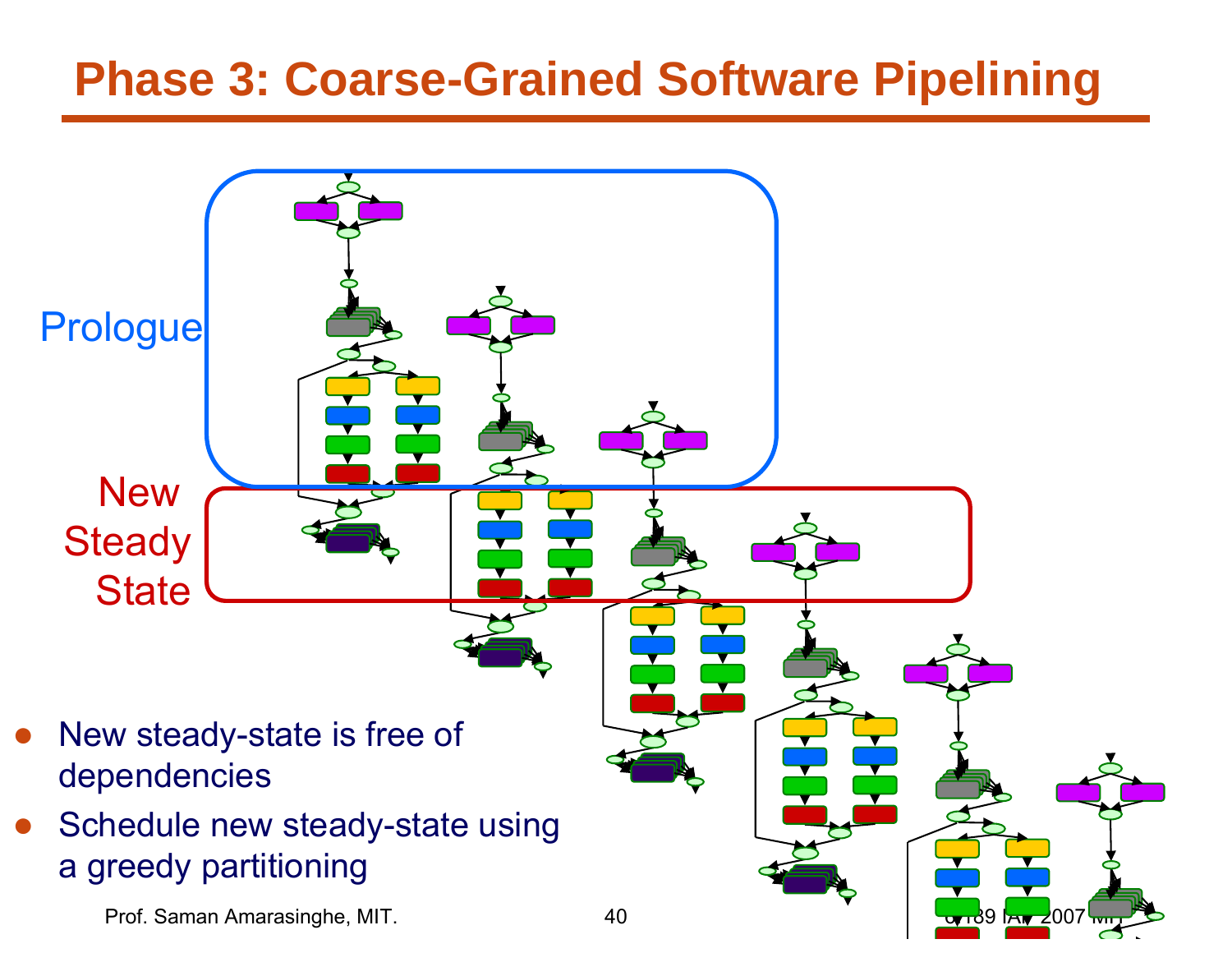# **Greedy Partitioning**







Prof. Saman Amarasinghe, MIT.  $\overline{a}_{41}$   $\overline{\Gamma}$ arget 4 core  $\overline{a}_{48}$ chine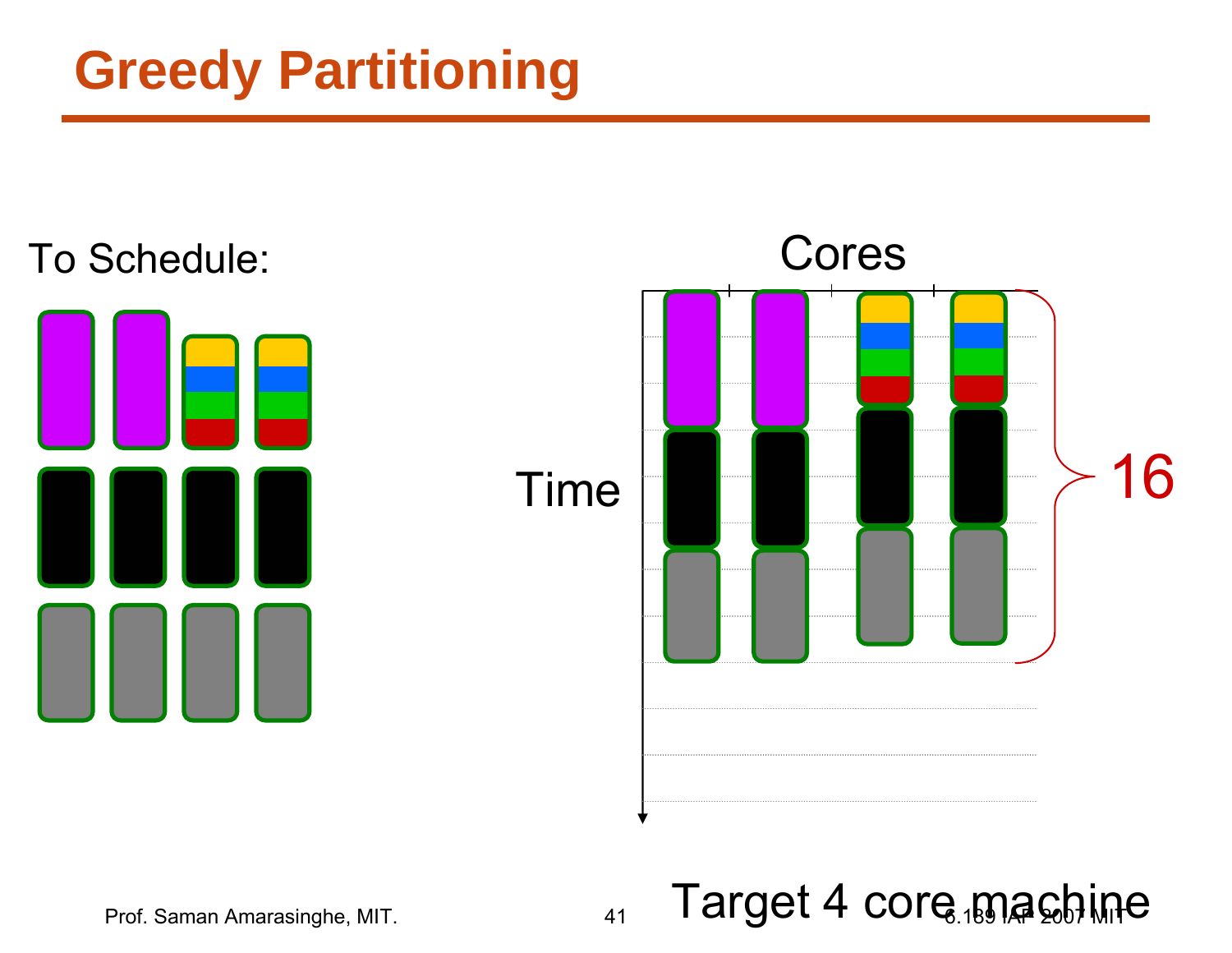#### **Evaluation: Coarse-Grained Task + Data + Software Pipelining**